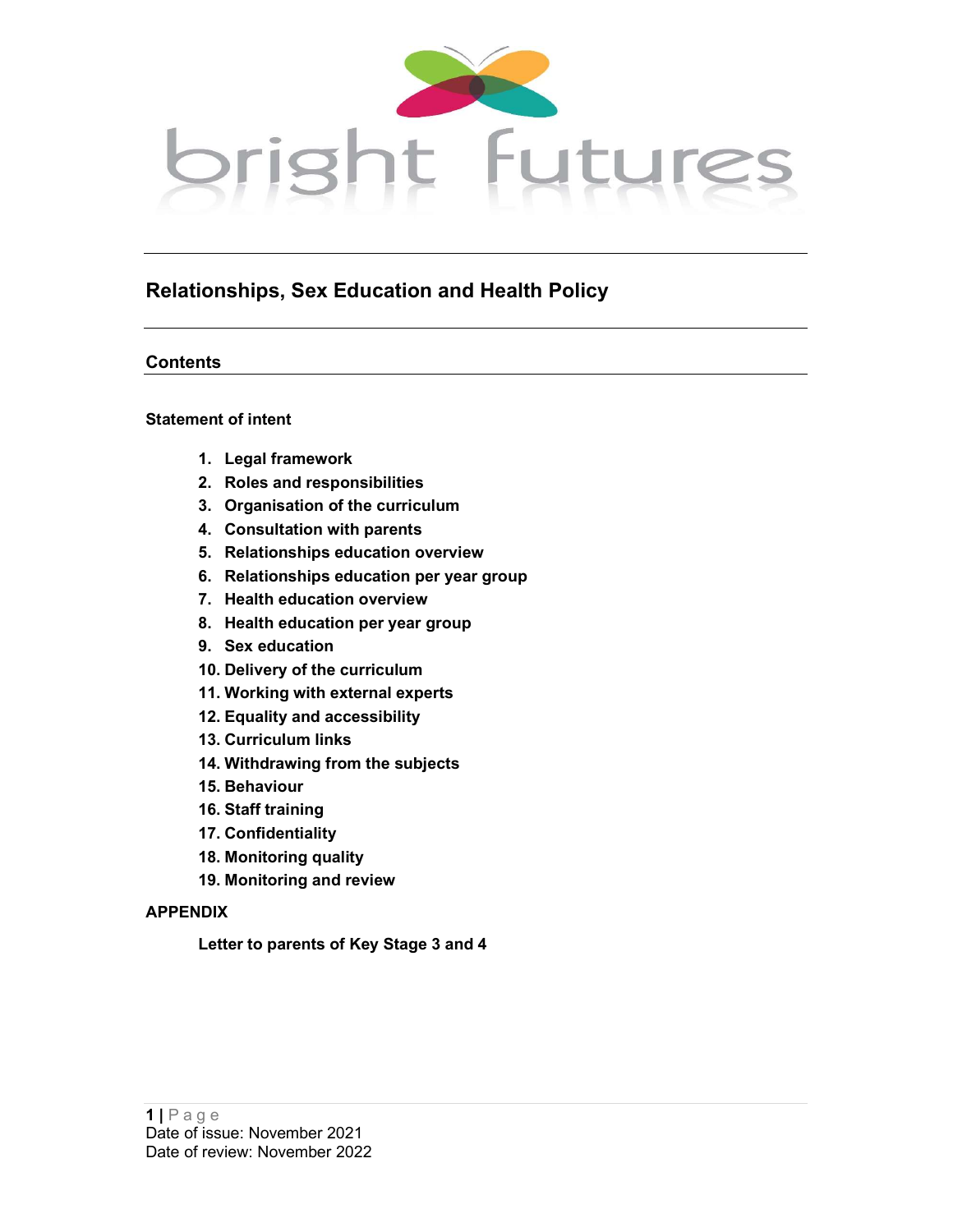## Statement of intent

At Bright Futures School, we understand that students must be provided with an education that prepares them for the opportunities, responsibilities, and experiences of adult life. A key part of this relates to relationships and health education, which must be delivered to every student. Schools also have the option to decide whether students are taught sex education.

Relationship's education focusses on giving students the knowledge they need to make informed decisions about their wellbeing, health and relationships, and to build their selfefficacy. Health education focusses on equipping students with the knowledge they need to make good decisions about their own health and wellbeing.

We understand our responsibility to deliver a high-quality, age appropriate, and evidence based relationships, sex and health curriculum for all our students. This policy sets out the framework for our relationships, sex and health curriculum, providing clarity on how it is informed, organised and delivered.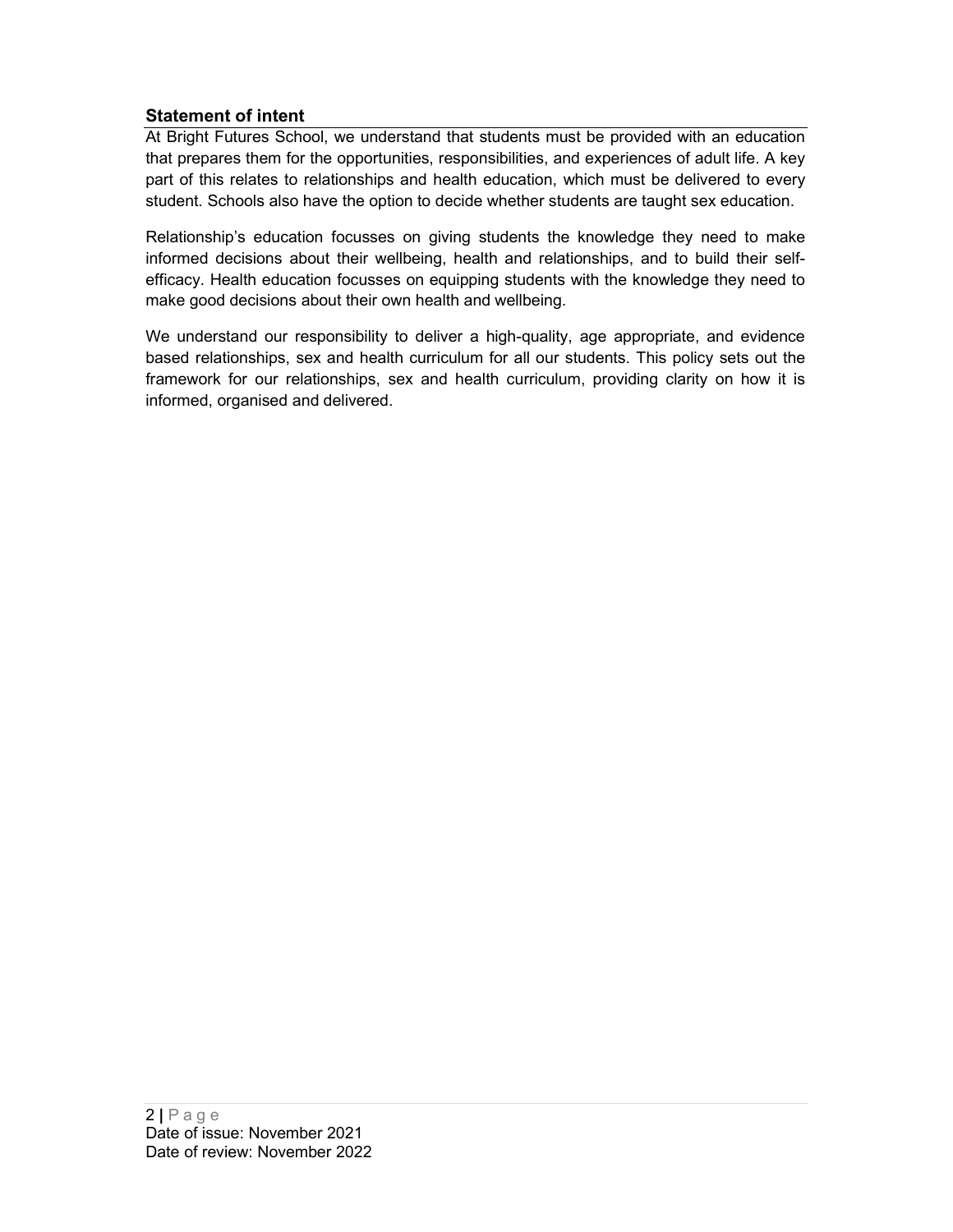## Legal framework

This policy has due regard to legislation and statutory guidance including, but not limited to, the following:

- Section 80A of the Education Act 2002
- Children and Social Work Act 2017
- The Relationships Education, Relationships and Sex Education and Health Education (England) Regulations 2019
- Equality Act 2010
- DfE (2019) 'Relationships, Education, Relationships and Sex Education (RSE) and Health Education'
- DfE (2013) 'Science programmes of study: key stages 1 and 2'

This policy operates in conjunction with the following school policies:

- Child Protection and Safeguarding Policy
- Positive Behaviour Policy
- SEND Policy
- Inclusion Policy
- Equal Opportunities Policy
- Anti-Bullying Policy: Students
- Social, Emotional and Mental Health (SEMH) Policy
- E-safety Policy
- Visitor Policy

## Roles and responsibilities

The Head of School is responsible for:

- Ensuring all students make progress in achieving their expected educational outcomes.
- Ensuring the curriculum is well led, effectively managed and well planned.
- Evaluating the quality of provision through regular and effective selfevaluation.
- Ensuring teaching is delivered in ways that are accessible to all students with SEND.
- Providing clear information for parents on subject content and their rights to request that their children are withdrawn.
- Making sure the subjects are resourced, staffed and timetabled in a way that ensures the school can fulfil its legal obligations.
- The overall implementation of this policy.
- Ensuring staff are suitably trained to deliver the subjects.
- Ensuring that parents are fully informed of this policy.
- Reviewing requests from parents to withdraw their children from the subjects.
- Discussing requests for withdrawal with parents.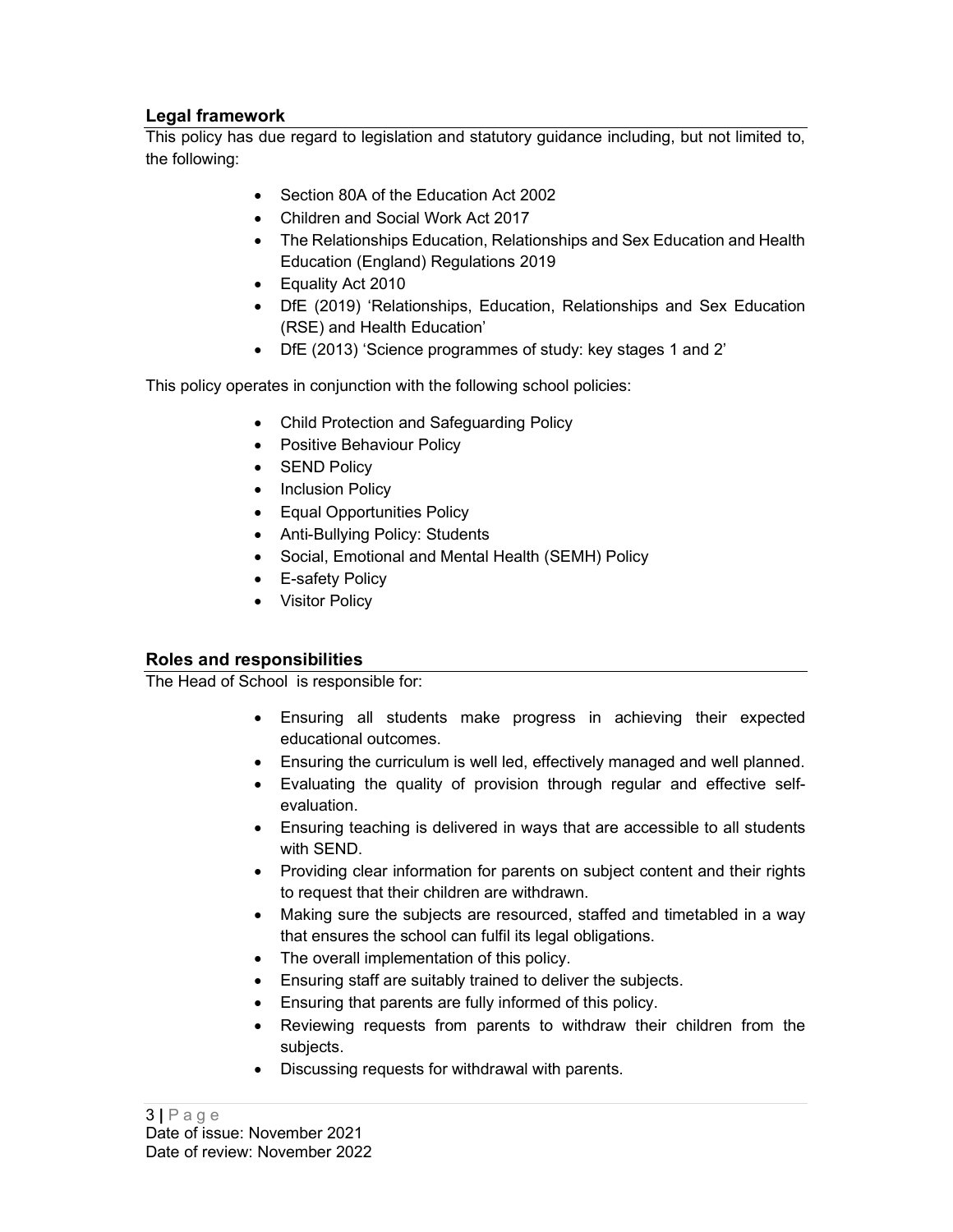- Organising alternative education for students, where necessary, that is appropriate and purposeful.
- Reporting to the governing board on the effectiveness of this policy.
- Reviewing this policy on an annual basis.

The PSHE Lead is responsible for:

- Overseeing the delivery of the subjects.
- Ensuring the subjects are age-appropriate and high-quality.
- Ensuring teachers are provided with adequate resources to support teaching of the subjects.
- Ensuring the school meets its statutory requirements in relation to the relationships, sex and health curriculum.
- Ensuring the relationships, sex and health curriculum is inclusive and accessible for all students.
- Working with other subject leaders to ensure the relationships, sex and health curriculum complements, but does not duplicate, the content covered in the national curriculum.
- Monitoring and evaluating the effectiveness of the subjects and providing reports to the Head of School .

The appropriate teachers are responsible for:

- Delivering a high-quality and age-appropriate relationships, sex and health curriculum in line with statutory requirements.
- Using a variety of teaching methods and resources to provide an engaging curriculum that meets the needs of all students.
- Ensuring they do not express personal views or beliefs when delivering the programme.
- Modelling positive attitudes to relationships, sex and health education.
- Responding to any safeguarding concerns in line with the Child Protection and Safeguarding Policy.
- Acting in accordance with planning, monitoring and assessment requirements for the subjects.

## Organisation of the curriculum

Every school is required to deliver statutory relationships education and health education.

For the purpose of this policy, "relationships and sex education" is defined as teaching students about healthy, respectful relationships, focussing on family and friendships, in all contexts, including online, as well as developing an understanding of human sexuality and to respect themselves and others.

For the purpose of this policy, "health education" is defined as teaching students about physical health and mental wellbeing, focussing on recognising the link between the two and being able to make healthy lifestyle choices. It is also defined about how they can make good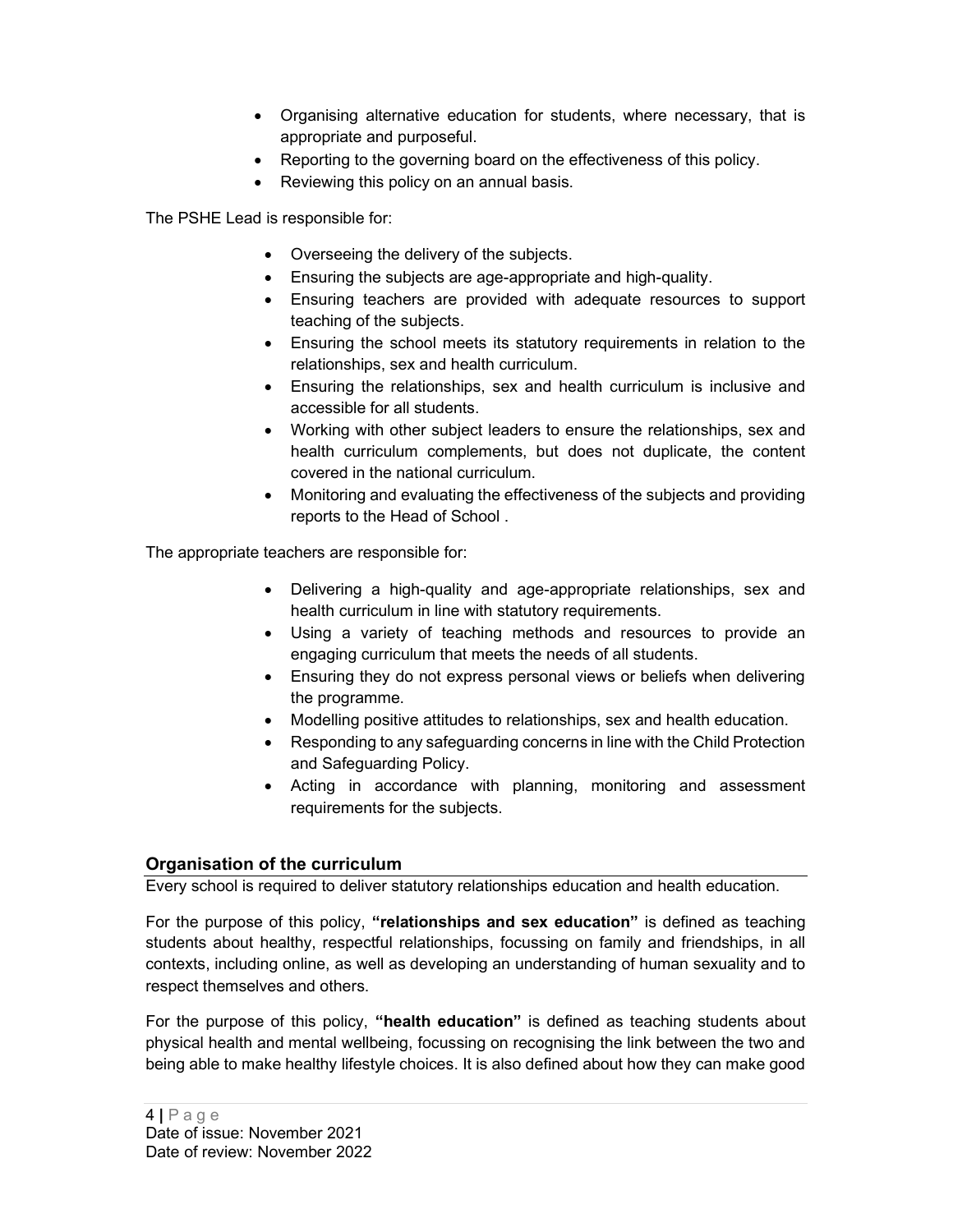decisions about their own health and well-being, and how physical health and mental wellbeing are interlinked.

For the purpose of this policy, "**parents**" is defined as parents, and carers who look after our students in our residential care provision.

The delivery of the relationships education and health education coincide with one another and will be delivered as part of the school's PSHE curriculum.

The relationships and health curriculum has been organised in line with the statutory requirements outlined in the DfE (2019) 'Relationships, Education, Relationships and Sex Education (RSE) and Health Education' guidance.

The relationships and health curriculum considers the views of teachers, students and parents. We are dedicated to ensuring our curriculum meets the needs of the whole-school community.

The relationships and health curriculum is informed by issues in the school and wider community to ensure it is tailored to students' needs.

We consult with parents, students and staff in the following ways:

- Questionnaires and surveys
- Telephone calls
- Meetings
- Newsletters and letters
- Consent forms
- Training sessions

Any parent, teacher or student wishing to provide feedback about the curriculum can do so at any time during the academic year by:

Emailing the PSHE Lead – alicia.highton@brightfuturescare.co.uk

The school has organised a curriculum that is age-appropriate for students within each year group, based on the views of teachers, parents and students.

When organising the curriculum, the religious backgrounds of all students will be considered, so that the topics that are covered are taught appropriately.

## Consultation with parents

The school understands the important role parents play in enhancing their children's understanding of relationships, sex and health. Similarly, we also understand how important parents' views are in shaping the curriculum.

The school works closely with parents by establishing open communication – all parents are consulted in the development and delivery of the curriculum, as outlined in this policy.

Parents are provided with the following information:

• The content of the relationships, sex and health curriculum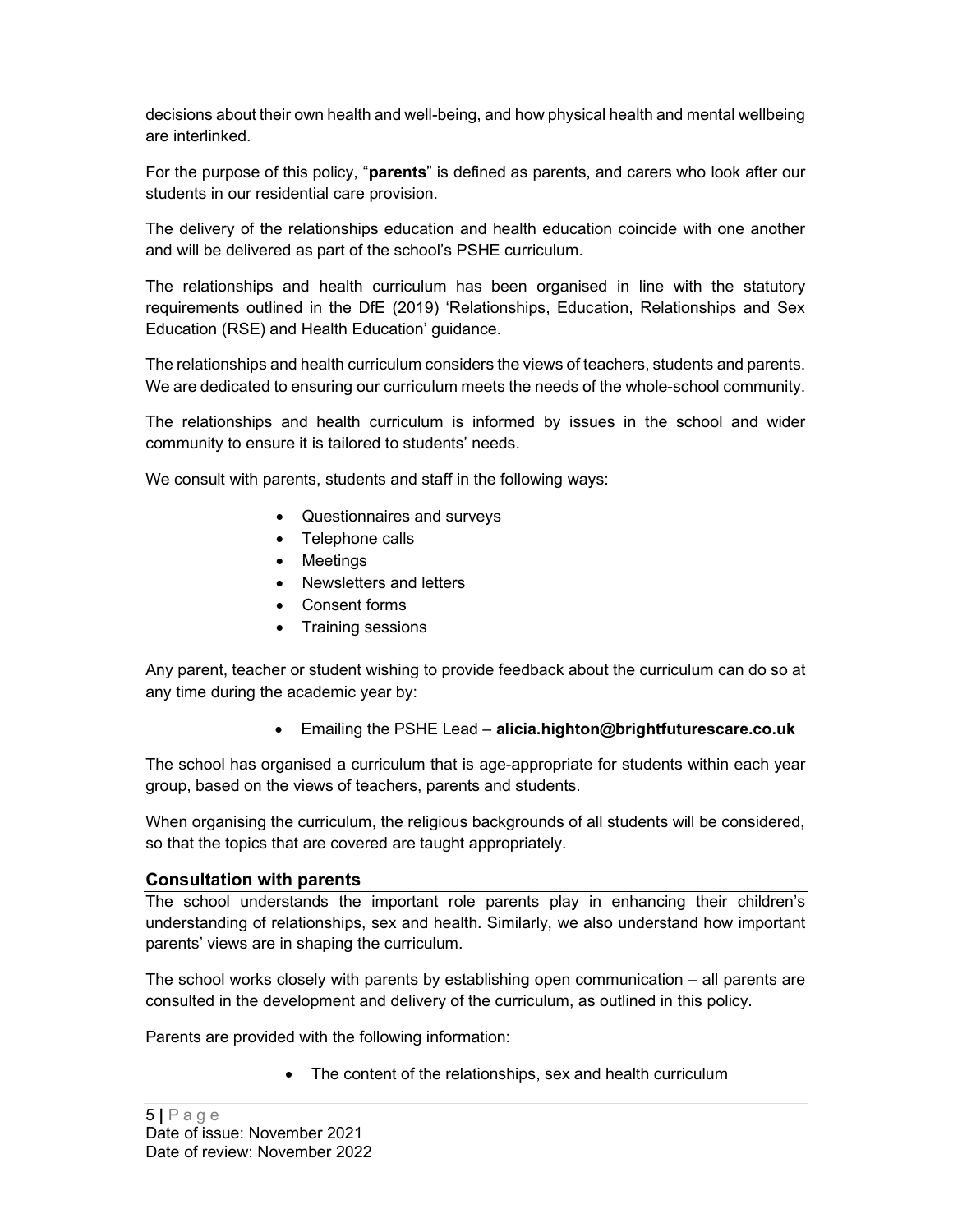- The delivery of the relationships, sex and health curriculum, including what is taught in each year group
- The legalities surrounding withdrawing their child from the subjects
- The resources that will be used to support the curriculum

The school aims to build positive relationships with parents by inviting them into school to discuss what will be taught, address any concerns and help parents in managing conversations with their children on the issues covered by the curriculum.

Parents are consulted in the review of the curriculum and this policy, and are encouraged to provide their views at any time.

## Key stages 1,2, 3 and 4

The majority of the RSE and health education curriculum will be delivered through PSHE education, with statutory elements taught via the science curriculum.

The RSE and PSHE Lead will work closely with their colleagues in related curriculum areas to ensure the curriculum complements and does not duplicate the content covered in national curriculum subjects.

The curriculum has been developed in line with the DfE's 'Relationships Education, Relationships and Sex Education (RSE) and Health Education' guidance.

The school will consider the context and views of the wider local community when developing the curriculum to ensure it is reflective of issues in the local area.

The school will consider the religious background of all students when planning teaching, to ensure all topics included are appropriately handled.

The RSE and health education curriculum is informed by topical issues in the school and wider community, to ensure it is tailored to students' needs, for example, if there was a local prevalence of specific sexually transmitted infections, our curriculum would be tailored to address this issue.

## Relationships education overview

## Families and people who care for me

By the end of key stage 2, students will have experienced and have some understanding that:

- That families are important for them growing up because they can give love, security and stability.
- The characteristics of healthy family life, commitment to each other, including in times of difficulty, protection and care for children and other family members, the importance of spending time together and sharing each other's lives.
- That others' families, either in school or in the wider world, sometimes look different from their family, but that they should respect those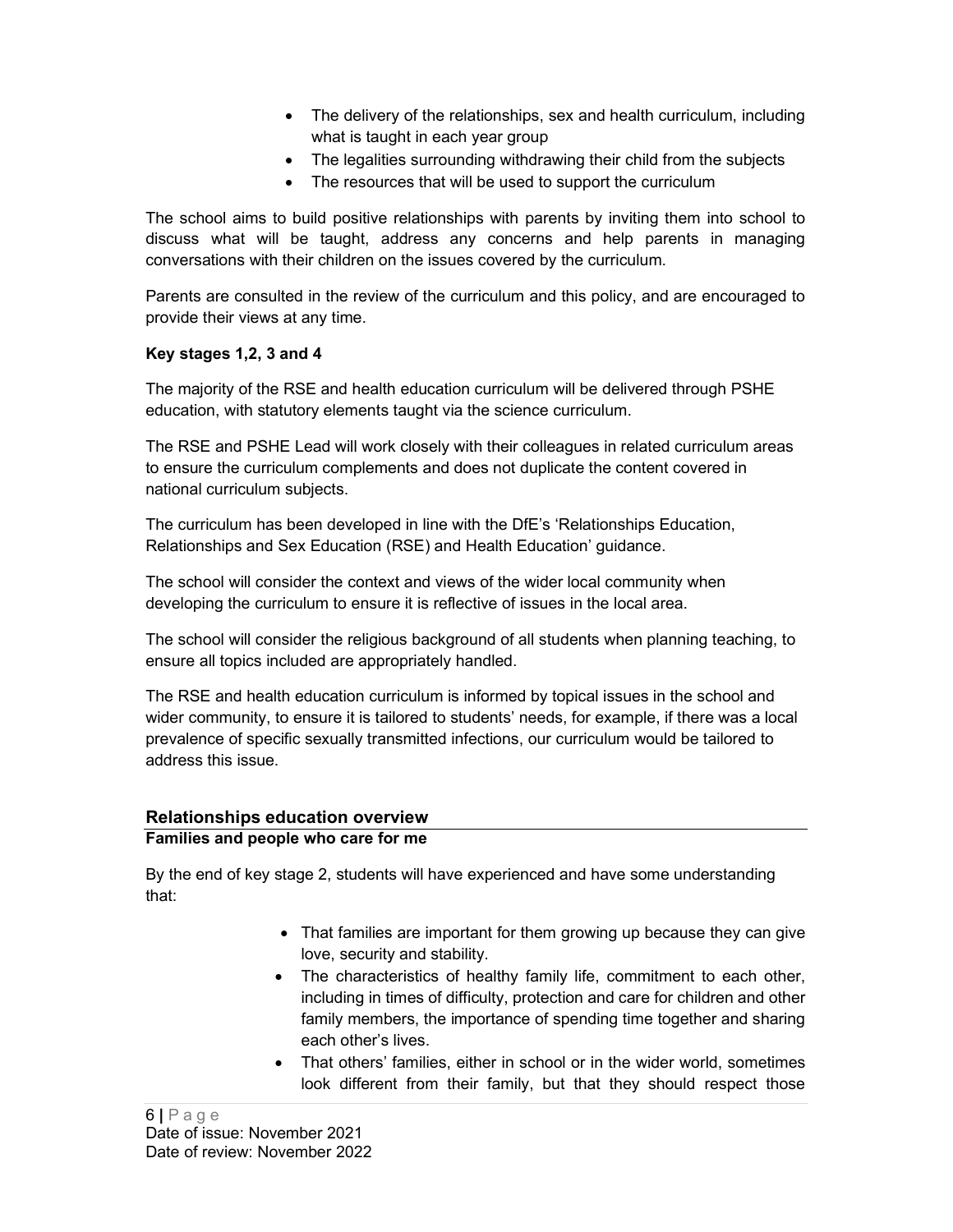differences and know that other children's families are also characterised by love and care.

- That stable, caring relationships, which may be of different types, are at the heart of happy families, and are important for children's security as they grow up.
- That marriage represents a formal and legally recognised commitment of two people to each other which is intended to be lifelong.
- How to recognise if family relationships are making them feel unhappy or unsafe, and how to seek help or advice from others if needed.

By the end of key stage 4, students will have experienced and have some understanding that:

- That there are different types of committed, stable relationships.
- How these relationships might contribute to human happiness and their importance for bringing up children.
- What marriage is, including their legal status, e.g. that marriage carries legal rights and protections not available to couples who are cohabiting or who have married, for example, in an unregistered religious ceremony.
- Why marriage is an important relationship choice for many couples and why it must be freely entered into.
- The characteristics and legal status of other types of long-term relationships.
- The roles and responsibilities of parents with respect to raising children, including the characteristics of successful parenting.

Students will also have a basic understanding of how to:

- Determine whether other children, adults or sources of information are trustworthy.
- Judge when a family, friend, intimate or other relationship is unsafe, and recognise this in others' relationships.
- How to seek help or advice if needed, including reporting concerns about others.

## Caring friendships and Respectful relationships, including friendships

By the end of key stage 2, students will have experienced and have some understanding that:

> • How important friendships are in making us feel happy and secure, and how people choose and make friends.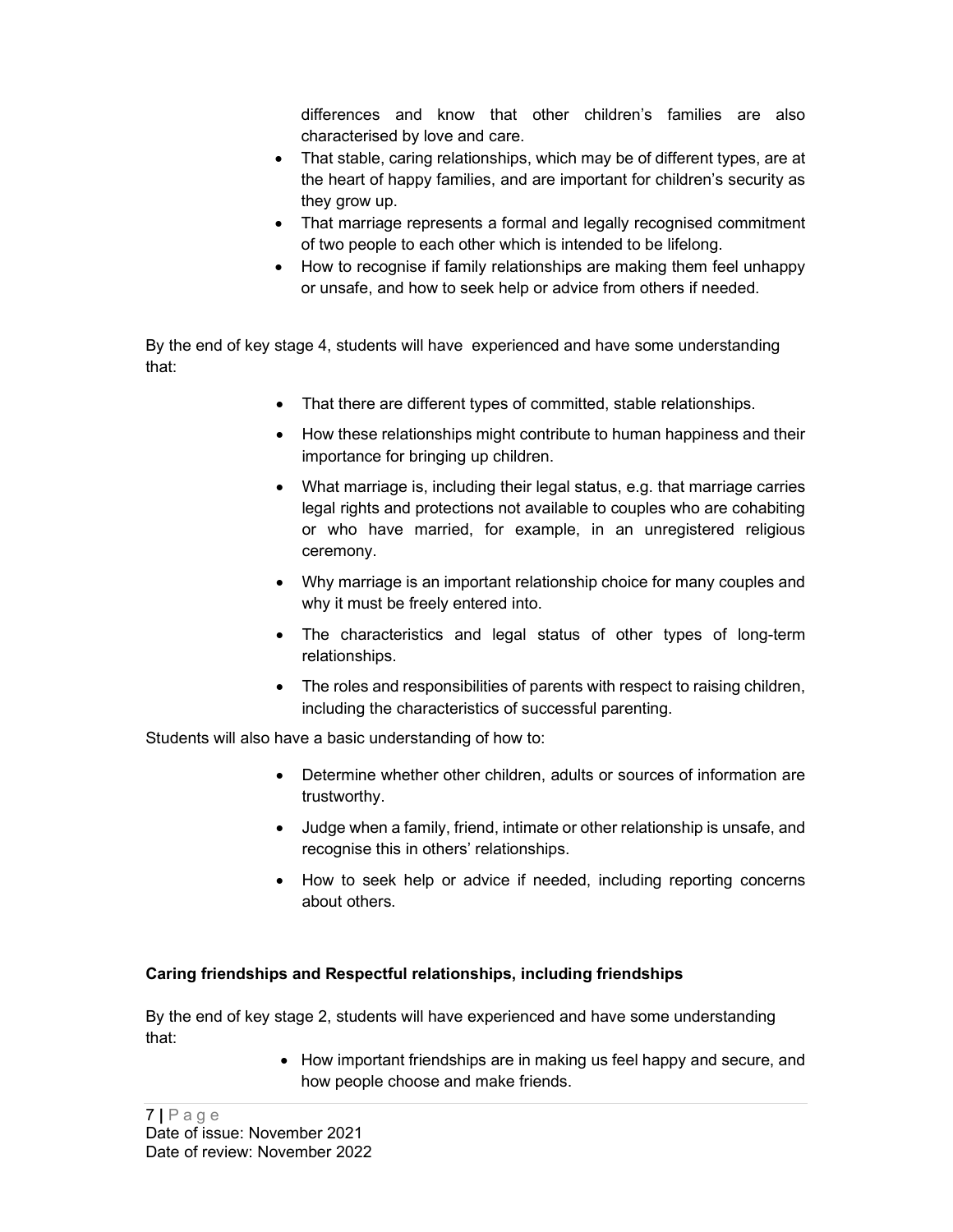- The characteristics of friendships, including mutual respect, truthfulness, trustworthiness, loyalty, kindness, generosity, trust, sharing interests and experiences, and support with problems and difficulties.
- That healthy friendships are positive and welcoming towards others, and do not make others feel lonely or excluded.
- That most friendships have ups and downs, but that these can often be worked through so that the friendship is repaired or even strengthened, and that resorting to violence is never right.
- How to recognise who to trust and who not to trust.
- How to judge when a friendship is making them feel unhappy or uncomfortable.
- How to manage conflict.
- How to manage different situations and how to seek help from others if needed.

## Respectful relationships

By the end of key stage 2, students will have experienced and have some understanding of:

- The importance of respecting others, even when they are very different from them (for example, physically, in character, personality or backgrounds), make different choices, or have different preferences or beliefs.
- Which practical steps they can take in a range of different contexts to improve or support respectful relationships.
- The conventions of courtesy and manners.
- The importance of self-respect and how this links to their own happiness.
- That in school and wider society they can expect to be treated with respect by others, and that in turn they should show due respect to others, including those in positions of authority.
- About the different types of bullying (including cyberbullying), the impact of bullying, responsibilities of bystanders to report bullying to an adult, and how to seek help.
- What a stereotype is, and how they can be unfair, negative or destructive.
- The importance of permission-seeking and giving in relationships with friends, peers and adults.

By the end of key stage 4, students will have experienced and have some understanding that:

> • The characteristics of positive and healthy friendships in all contexts (including online), including trust, respect, honesty, kindness,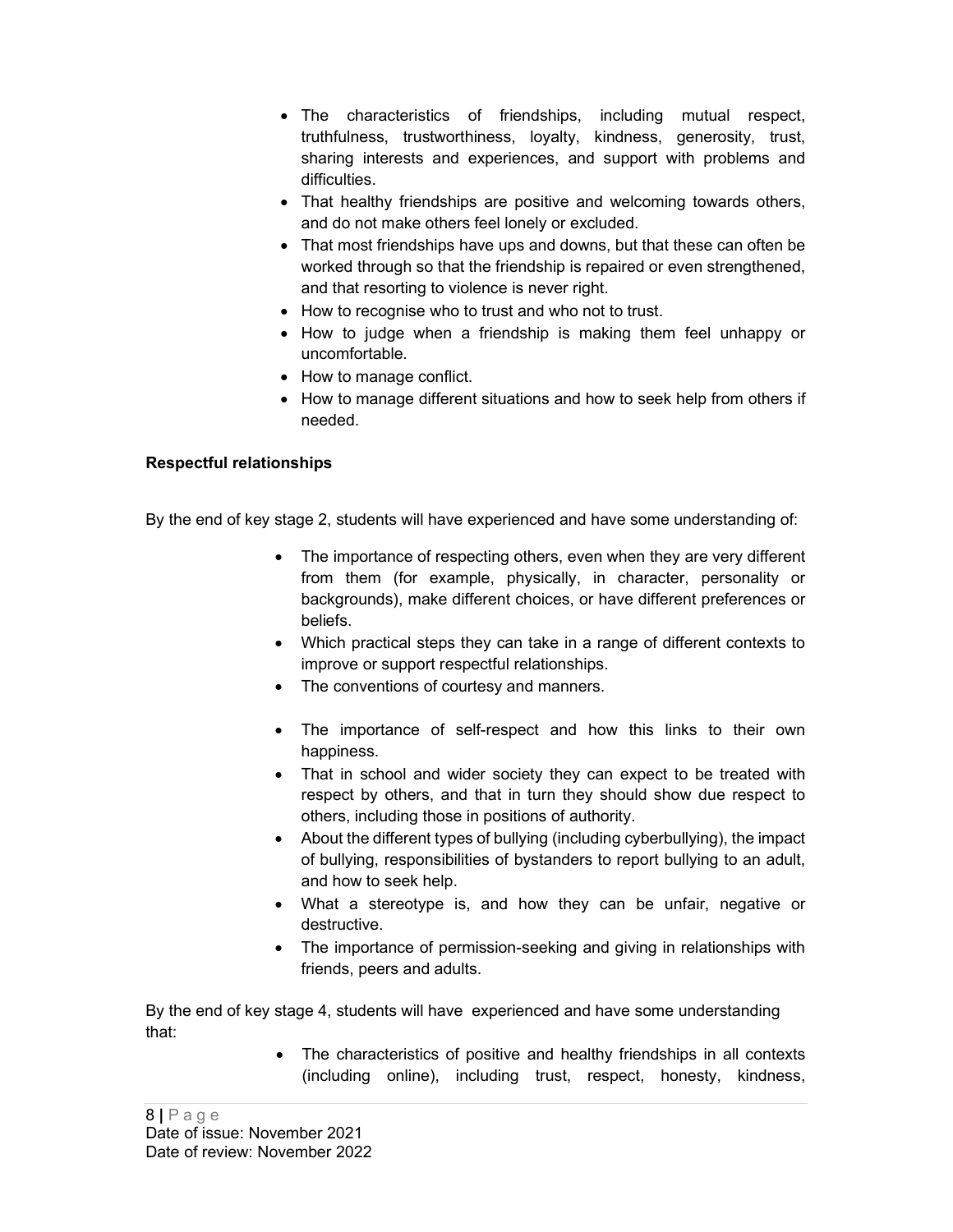generosity, boundaries, privacy, consent and the management of conflict, reconciliation and ending relationships. This includes different (non-sexual) types of relationships.

- Practical steps they can take in a range of different contexts to improve or support respectful relationships.
- How stereotypes, particularly those based on sex, gender, race, religion, sexual orientation or disability, can cause damage, e.g. how they might normalise non-consensual behaviour.
- That in school and wider society they can expect to be treated with respect by others, and that in turn they should show due respect to others, including people in positions of authority and due tolerance of other people's beliefs.
- About different types of bullying (including cyberbullying), the impact of bullying, responsibilities of bystanders to report bullying and how and where to seek help.
- The types of behaviour in relationships that can be criminal, including violent behaviour and coercive control.
- What constitutes sexual harassment and violence and why these are always unacceptable.
- The legal rights and responsibilities regarding equality, with reference to the protected characteristics defined in the Equality Act 2010, and that everyone is unique and equal.

## Online relationships

By the end of key stage 2, students will have experienced and have some understanding of:

- That people sometimes behave differently online, including pretending to be someone they are not.
- That the same principles apply to online relationships as to face-to-face relationships, including the importance of respect for others online, even when we are anonymous.
- The rules and principles for keeping safe online.
- How to recognise harmful content and contact online, and how to report these.
- How to critically consider their online friendships and sources of information.
- The risks associated with people they have never met.
- How information and data is shared and used online.

By the end of key stage 4, students will have experienced and have some understanding that: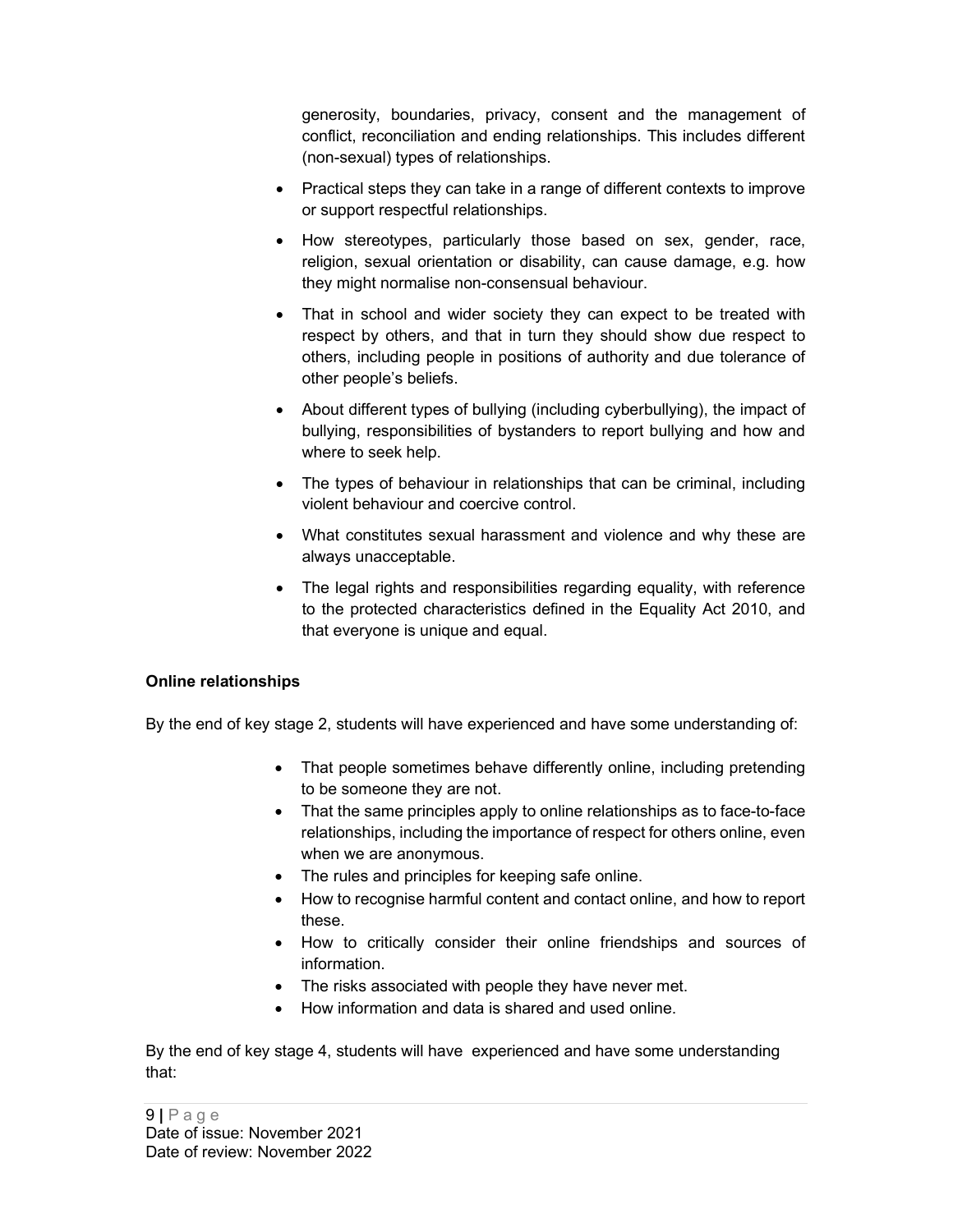- Their rights, responsibilities and opportunities online, and that the same expectations of behaviour apply in all contexts.
- About online risks, including that material shared with another person has the potential to be shared online and the difficulty of removing potentially compromising material placed online.
- Not to provide material to others that they would not want shared further and not to share personal material which they receive.
- What to do and where to get support to report material or manage issues online.
- The impact of viewing harmful content.
- That specifically sexually explicit material, e.g. pornography, presents a distorted picture of sexual behaviours, can damage the way people see themselves in relation to others and negatively affect how they behave towards sexual partners.
- That sharing and viewing indecent images of children is a criminal offence which carries severe penalties, including jail.

## Being safe

By the end of key stage 2, students will have experienced and have some understanding of:

- What sorts of boundaries are appropriate in friendships with peers and others – including in a digital context.
- About the concept of privacy and the implications of it for both children and adults.
- That it is not always right to keep secrets if they relate to being safe.
- That each person's body belongs to them, and the differences between appropriate and inappropriate or unsafe physical, and other, contact.
- How to respond safely and appropriately to adults they may encounter (in all contexts, including online) who they do not know.
- How to recognise and report feelings of being unsafe or feeling bad about any adult.
- How to ask for advice or help for themselves and others, and to keep trying until they are heard.
- How to report concerns or abuse, and the vocabulary and confidence needed to do so.
- Where to seek advice, for example, from their family, their school and other sources.

By the end of key stage 4, students will have experienced and have some understanding that:

> The concepts of, and laws relating to, sexual consent, sexual exploitation, abuse, grooming, coercion, harassment, rape, domestic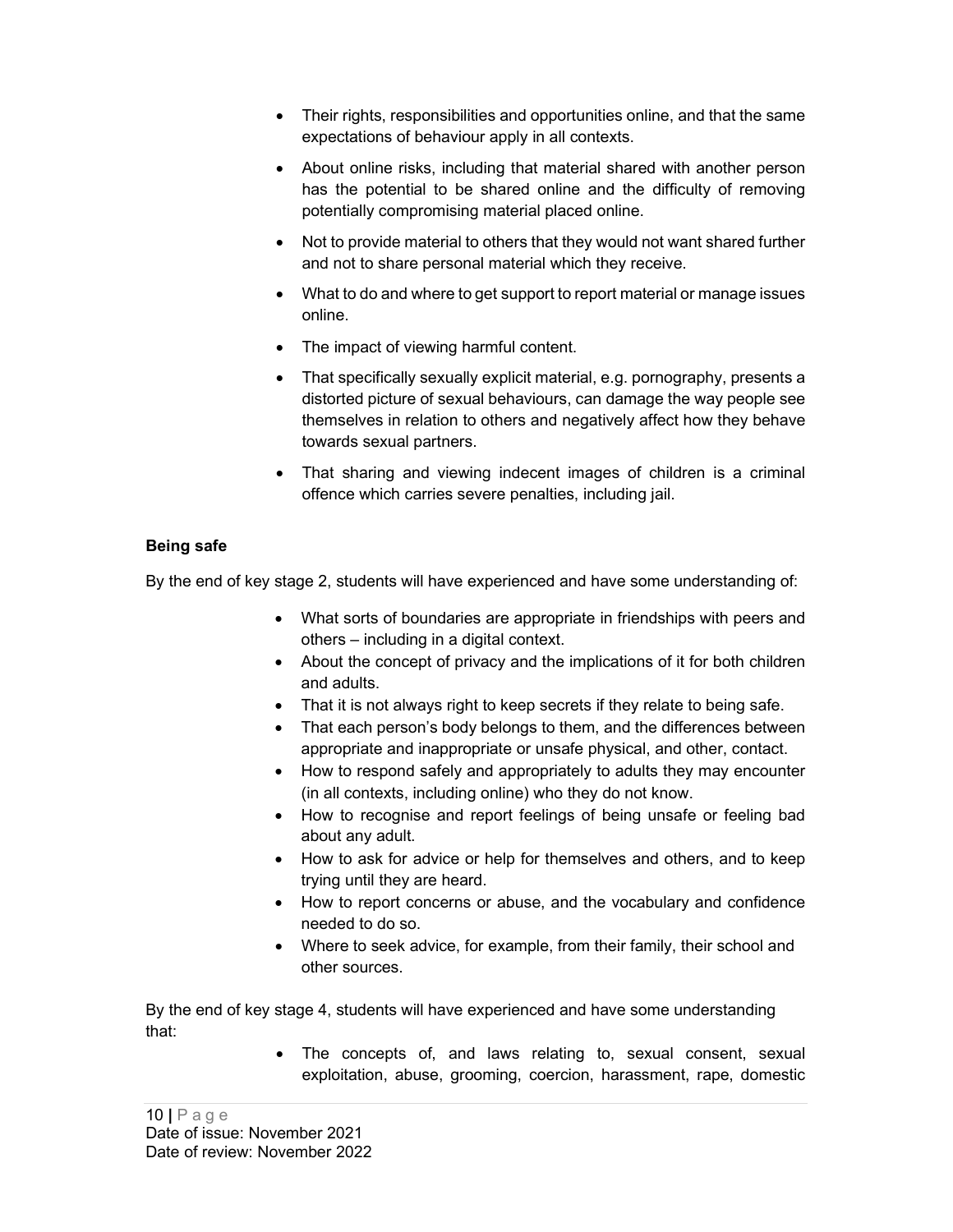abuse, forced marriage, honour-based violence and FGM, and how these can affect current and future relationships.

• How people can actively communicate and recognise consent from others, including sexual consent, and how and when consent can be withdrawn – this includes online.

#### Intimate and sexual relationships, including sexual health

By the end of key stage 4, students will have experienced and have some understanding that:

- How to recognise the characteristics and positive aspects of healthy one-to-one intimate relationships, which include mutual respect, consent, loyalty, trust, shared interests and outlook, sex and friendship.
- That all aspects of health can be affected by choices they make in sex and relationships, positively and negatively, e.g. physical, emotional, mental, sexual and reproductive health and wellbeing.
- The facts about reproductive health, including fertility and the potential impact of lifestyle on fertility for both men and women.
- The range of strategies for identifying and managing sexual pressure, including understanding peer pressure, resisting pressure and not pressurising others.
- That they have a choice to delay sex or enjoy intimacy without sex.
- The facts about the full range of contraceptive choices, their effectiveness and options available.
- The facts around pregnancy including miscarriage.
- That there are choices in relation to pregnancy, with legally and medically accurate, impartial information on all options including keeping the baby, adoption, abortion and where to get further help.
- How the different sexually transmitted infections (STIs) are transmitted, how risk can be reduced through safer sex and the importance of facts about testing.
- About the prevalence of some STIs, the impact they can have on those who contract them and key facts about treatment.
- How the use of alcohol and drugs can lead to risky sexual behaviour.
- How to get further advice, including how and where to access confidential sexual and reproductive health advice and treatment.

## Relationships education

The school is free to determine, within the statutory curriculum content outlined in this policy, what students are taught according to their age and understanding.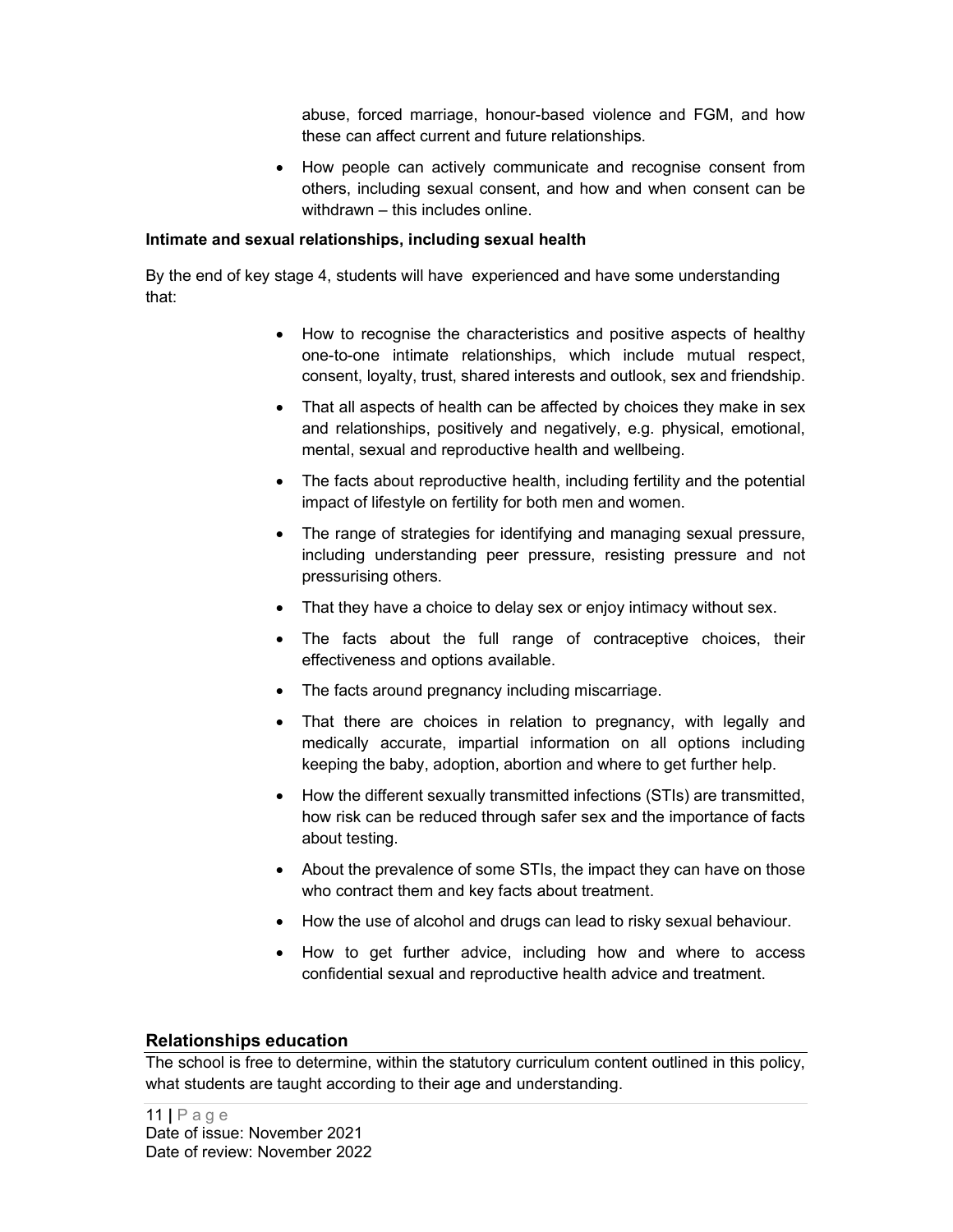The school always considers the development of students when deciding what will be taught.

The school plans a progressive curriculum, such that topics are built upon prior knowledge taught in previous years as they progress through school to provide a smooth transition to their next class.

### Health education overview

The focus at primary level is teaching the characteristics of good physical health and mental wellbeing.

#### Mental wellbeing

By the end of key stage 2, students will have experienced and have some understanding of:

- That mental wellbeing is a normal part of daily life, in the same way as physical health.
- That there is a normal range of emotions, e.g. happiness, sadness, anger, fear, surprise and nervousness.
- The scale of emotions that humans experience in response to different experiences and situations.
- How to recognise and talk about their emotions, including having a varied vocabulary of words to use when talking about their own and others' feelings.
- How to judge whether what they are feeling and how they are behaving is appropriate and proportionate.
- The benefits of physical exercise, time outdoors, community participation, and voluntary and service-based activity on mental wellbeing and happiness.
- Simple self-care techniques, including the importance of rest, time spent with friends and family, and the benefits of hobbies and interests.
- How isolation and loneliness can affect children and that it is very important they discuss their feelings with an adult and seek support.
- That bullying (including cyberbullying) has a negative and often lasting impact on mental wellbeing.
- Where and how to seek support (including recognising the triggers for seeking support), extending to who in school they should speak to if they are worried about themselves or others.
- That it is common to experience mental ill health and, for the many people who do, the problems can be resolved if the right support is made available, especially if accessed early enough.

#### Internet safety and harms

By the end of key stage 2, students will have experienced and have some understanding of: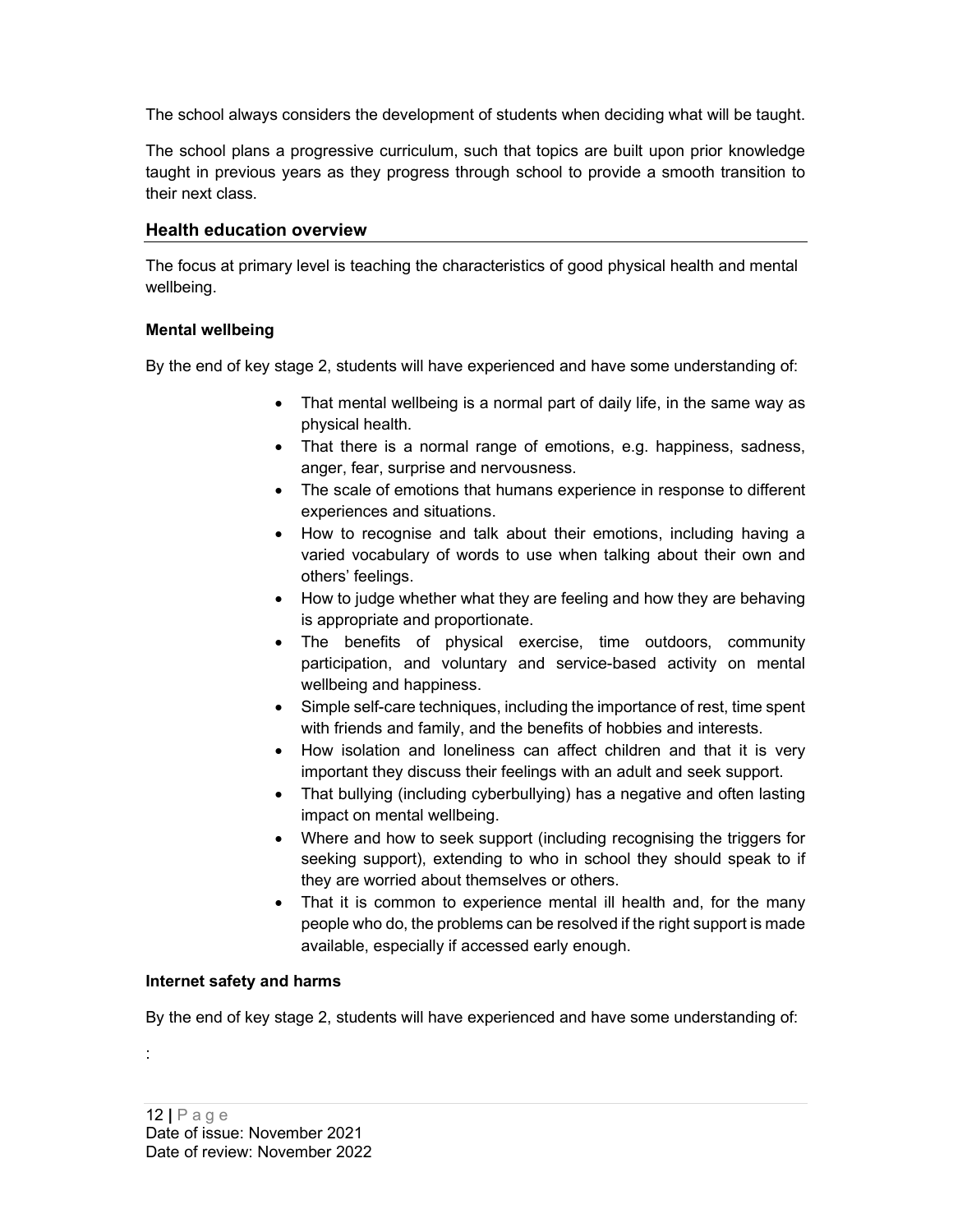- That for most people, the internet is an integral part of life and has many benefits.
- About the benefits of rationing time spent online.
- The risks of excessive time spent on electronic devices.
- The impact of positive and negative content online on their own and others' mental and physical wellbeing.
- How to consider the effect of their online actions on others.
- How to recognise and display respectful behaviour online.
- The importance of keeping personal information private.
- Why social media, some computer games and online gaming, for example, are age-restricted.
- That the internet can also be a negative place where online abuse, trolling, bullying and harassment can take place, which can have a negative impact on mental health.
- How to be a discerning consumer of information online, including understanding that information (inclusive of that from search engines) is ranked, selected and targeted.
- Where and how to report concerns and get support with issues online.

## Physical health and fitness

By the end of key stage 2, students will have experienced and have some understanding of:

- The characteristics and mental and physical benefits of an active lifestyle.
- The importance of building regular exercise into daily and weekly routines and how to achieve this, for example by walking or cycling to school, a daily active mile, or other forms of regular, vigorous exercise.
- The risks associated with an inactive lifestyle, including obesity.
- How and when to seek support, including which adults to speak to in school if they are worried about their health.

## Healthy eating

By the end of key stage 2, students will have experienced and have some understanding of:

- What constitutes a healthy diet, including an understanding of calories and other nutritional content.
- The principles of planning and preparing a range of healthy meals.
- The characteristics of a poor diet and risks associated with unhealthy eating, including obesity, and other behaviours, e.g. the impact of alcohol on diet or health.

## Drugs alcohol and tobacco

By the end of key stage 2, students will have experienced and have some understanding of: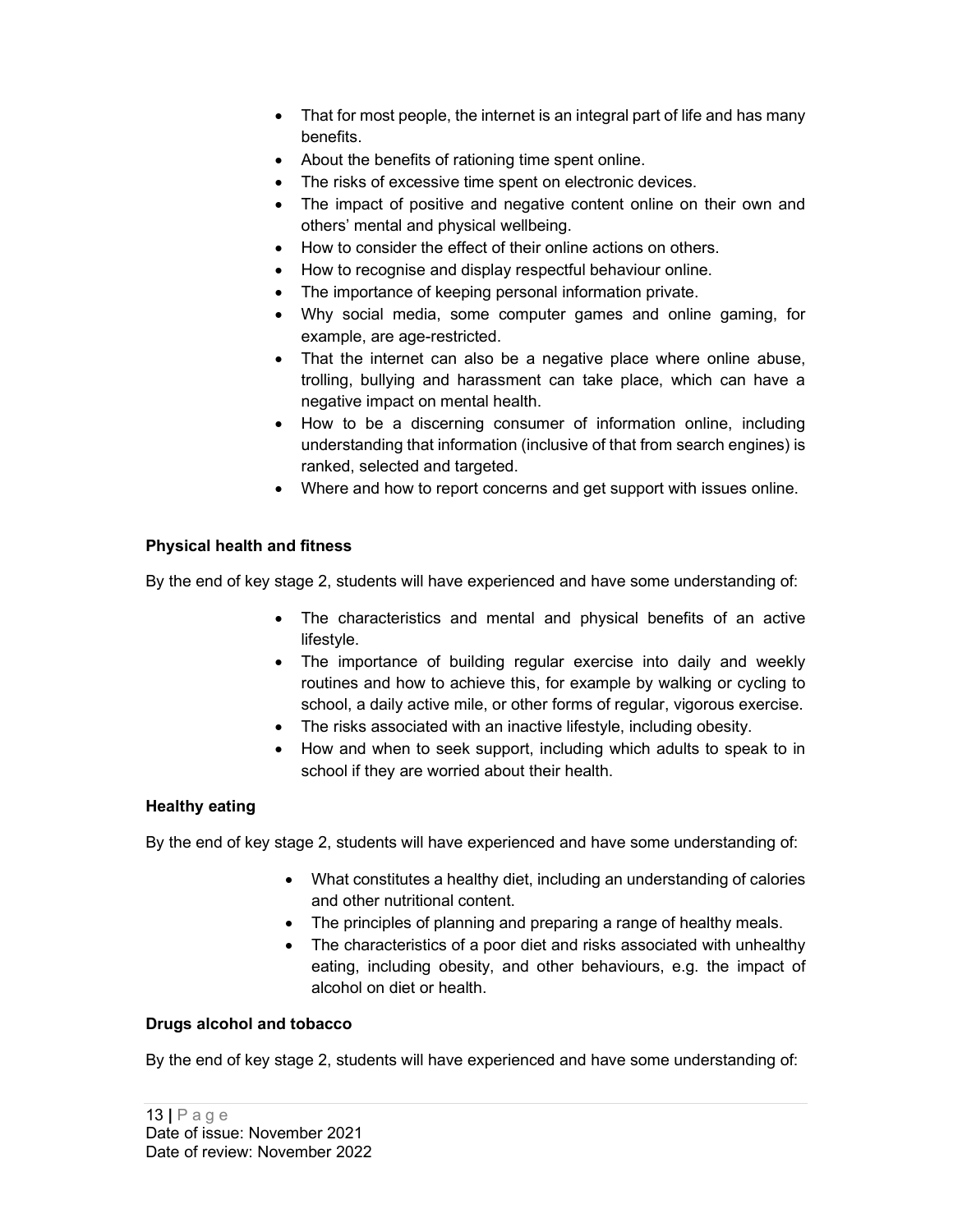• The facts about legal and illegal harmful substances and associated risks, including smoking, alcohol use and drug-taking, if appropriate.

#### Health and prevention

By the end of key stage 2, students will have experienced and have some understanding of:

- How to recognise early signs of physical illness, such as weight loss or unexplained changes to the body.
- About safe and unsafe exposure to the sun, and how to reduce the risk of sun damage, including skin cancer.
- The importance of sufficient good-quality sleep for good health, and that a lack of sleep can affect weight, mood and ability to learn.
- About dental health and the benefits of good oral hygiene and dental flossing, including regular check-ups at the dentist.
- About personal hygiene and germs including bacteria and viruses, how they are spread and treated, and the importance of hand washing.
- The facts and science relating to immunisation and vaccination.

## Basic first aid

By the end of key stage 2, students will have experienced and have some understanding of:

- How to make a clear and efficient call to emergency services if necessary.
- Concepts of basic first-aid, for example dealing with common injuries, including head injuries.

#### Changing adolescent body

By the end of key stage 2, students will have experienced and have some understanding of:

- Key facts about puberty and the changing adolescent body, particularly from age 9 through to age 11, including physical and emotional changes.
- About menstrual wellbeing and key facts relating to the menstrual cycle.

The physical health and mental wellbeing curriculum will continue to develop students' knowledge on the topics taught at a primary level, in addition to the content outlined in this section.

## Mental wellbeing

By the end of key stage 4, students will have experienced and have some understanding that:

- How to talk about their emotions accurately and sensitively, using appropriate vocabulary.
- That happiness is linked to being connected to others.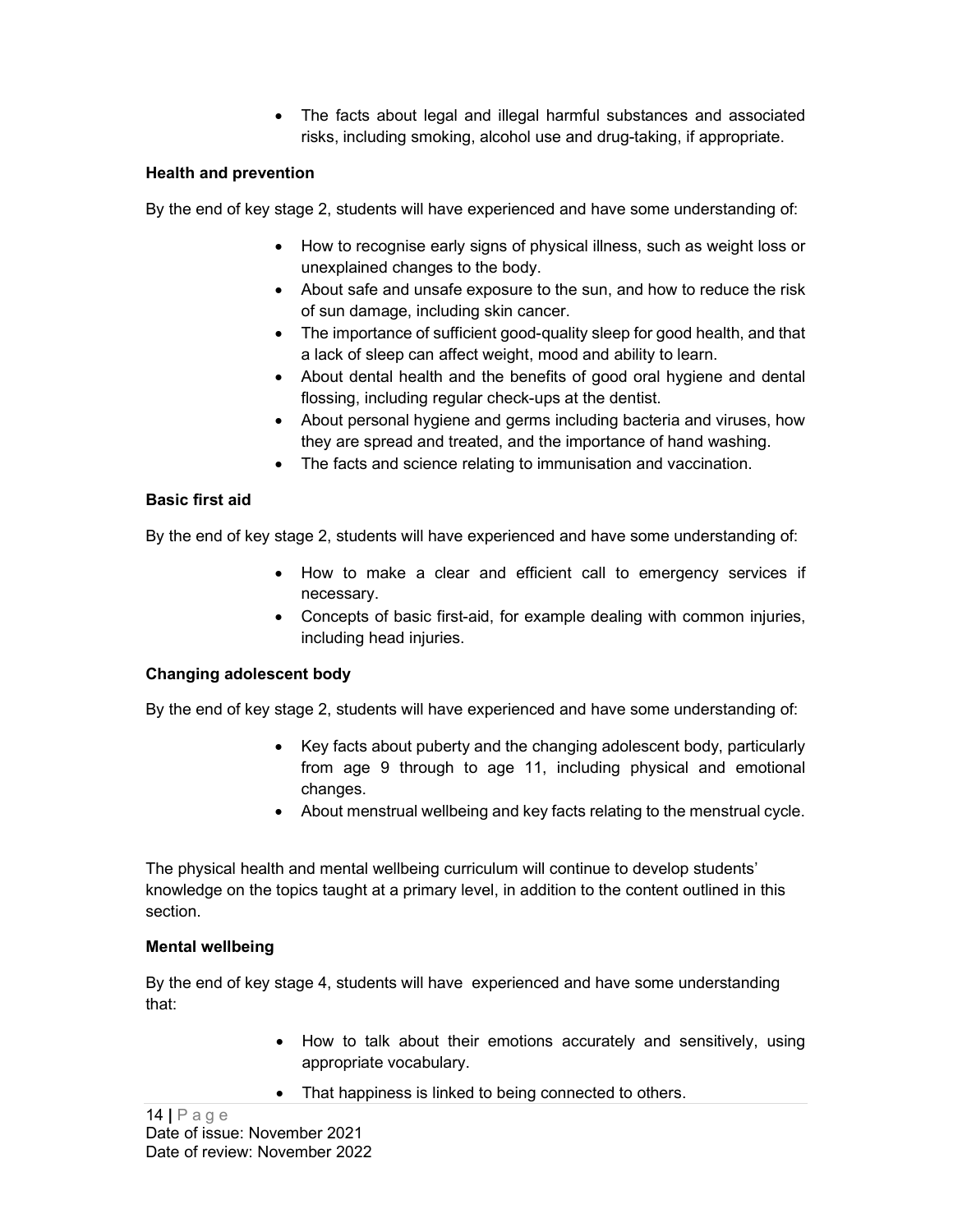- How to recognise the early signs of mental wellbeing concerns.
- Common types of mental ill health, e.g. anxiety and depression.
- How to critically evaluate when something they do or are involved in has a positive or negative effect on their own or others' mental health.
- The benefits and importance of physical exercise, time outdoors, community participation and voluntary and service-based activities on mental wellbeing and happiness.

#### Internet safety and harms

By the end of key stage 4, students will have experienced and have some understanding that:

- The similarities and differences between the online world and the physical world, including the impact of unhealthy or obsessive comparison with others online, over-reliance on online relationships, the risks related to online gambling, how information is targeted at them and how to be a discerning consumer of information online.
- How to identify harmful behaviours online, including bullying, abuse or harassment, and how to report, or find support, if they have been affected by those behaviours.

#### Physical health and fitness

By the end of key stage 4, students will have experienced and have some understanding that:

- The positive associations between physical activity and promotion of mental wellbeing, including as an approach to combat stress.
- The characteristics and evidence of what constitutes a healthy lifestyle, maintaining a healthy weight, including the links between an inactive lifestyle and ill health.
- About the science relating to blood, organ and stem cell donation.

#### Healthy eating

By the end of key stage 4, students will have experienced and have some understanding that:

> How to maintain healthy eating and the links between a poor diet and health risks, including tooth decay and cancer.

#### Drugs, alcohol and tobacco

By the end of key stage 4, students will have experienced and have some understanding that: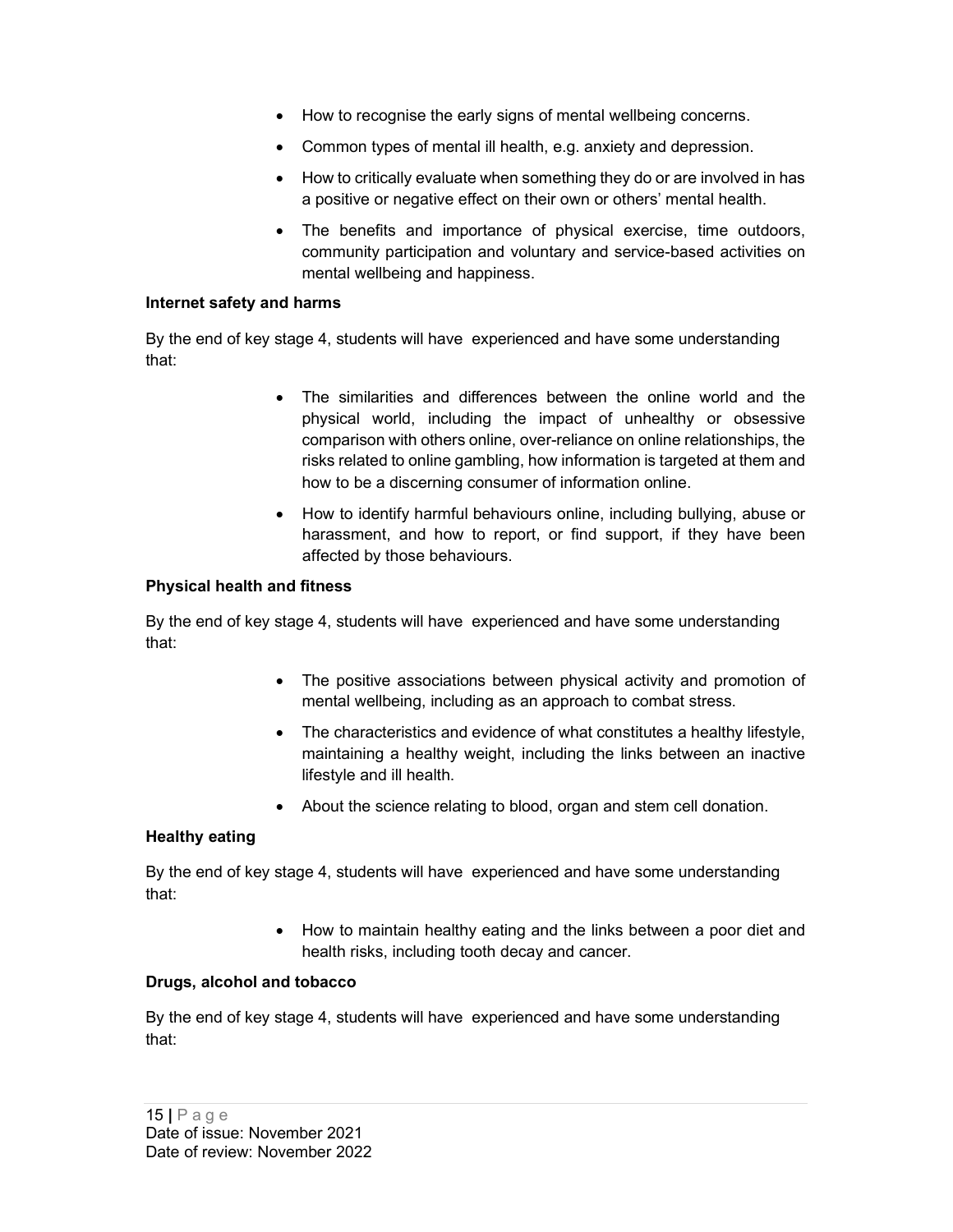- The facts about legal and illegal drugs and their associated risks, including the link between drug use and serious mental health conditions.
- The law relating to the supply and possession of illegal substances.
- The physical and psychological risks associated with alcohol consumption and what constitutes low risk alcohol consumption in adulthood.
- The physical and psychological consequences of addition, including alcohol dependency.
- Awareness of the dangers of drugs which are prescribed but still present serious health risks.
- The facts about the harms from smoking tobacco, the benefits of quitting and how to access the support to do so.

#### Health and prevention

By the end of key stage 4, students will have experienced and have some understanding that:

- About personal hygiene, germs including bacteria, viruses, how they are spread, treatment and prevention of infection, and about antibiotics.
- About dental health and the benefits of good oral hygiene and dental flossing, including healthy eating and regular check-ups at the dentist.
- The benefits of regular self-examination and screening.
- The facts and science relating to immunisation and vaccination.
- The importance of sufficient good quality sleep for good health and how a lack of sleep can affect weight, mood and ability to learn.

## Basic first aid

By the end of key stage 4, students will have experienced and have some understanding that:

- Basic treatments for common injuries.
- Life-saving skills, including how to administer CPR.
- The purpose of defibrillators and when one might be needed.

## Changing adolescent body

By the end of key stage 4, students will have experienced and have some understanding that:

> Key facts about puberty, the changing adolescent body and menstrual wellbeing.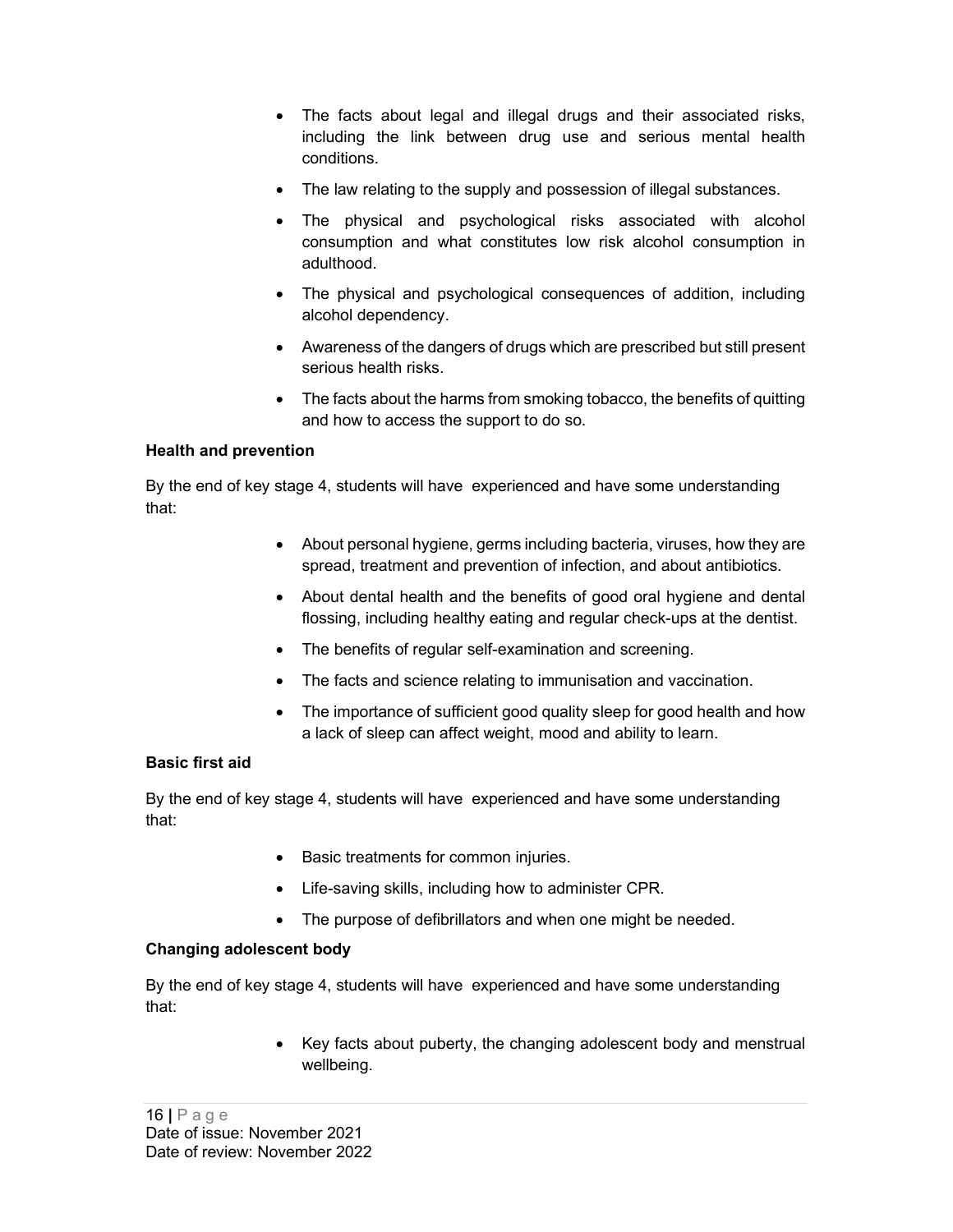The main changes which take place in males and females, and the implications for emotional and physical health.

## Health education per key stage

The school is free to determine, within the statutory curriculum content outlined in this policy, what students are taught during each year group.

The school always considers the age, understanding and development of our students when deciding what will be taught in each class.

The school plans a progressive curriculum, such that topics are built upon prior knowledge taught in previous years as they progress through school to provide a smooth transition to their next stage in life.

#### Sex education

All students must be taught the aspects of sex education outlined in the primary and secondary science curriculum – this includes teaching about the main external parts of the human body, how it changes as it grows from birth to old age, including puberty, and the reproductive process in some plants and animals.

The school is free to determine whether students should be taught sex education beyond what is required of the national curriculum.

At our school, we do teach students sex education beyond what is required of the science curriculum if and when required.

Parents are fully consulted in the organisation and delivery of our sex education curriculum, in accordance with this policy.

Parents are given the opportunity to advise on what should be taught through sex education. The age and development of students is always considered when delivering sex education.

## Delivery of the curriculum

The relationships, sex and health curriculum will be delivered as part of our PSHE curriculum.

Through effective organisation and delivery of the subject, we will ensure that:

- Core knowledge is sectioned into units of manageable size.
- The required content is communicated to students clearly, in a carefully sequenced way, within a planned scheme of work.
- Teaching includes sufficient and well-chosen opportunities and contexts for students to embed new knowledge so that it can be used confidently in real-life situations.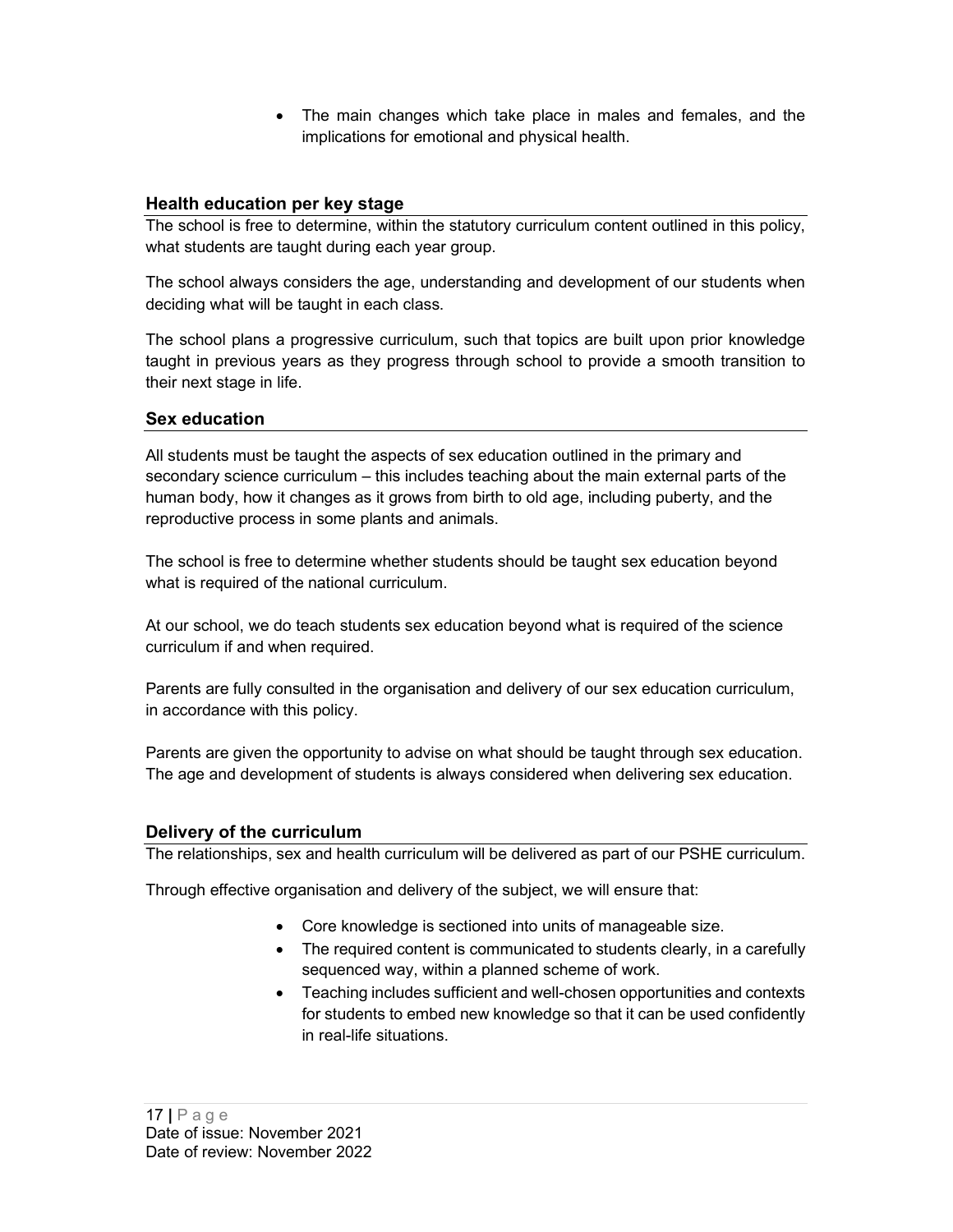The curriculum is delivered proactively, such that it addresses issues in a timely way in line with current evidence on children's physical, emotional and sexual development.

Teaching of the curriculum reflects requirements set out in law, particularly the Equality Act 2010, so that students understand what the law does and does not allow, and the wider legal implications of the decisions they make.

At the point we consider it appropriate to teach students about LGBTQ+, we will ensure that this content is fully integrated into the relationships, sex and health curriculum, rather than delivered as a standalone unit or lesson.

Students will be taught about LGBTQ+; however, we will always consider the development and maturity of students before teaching this topic.

The school ensures that all teaching and materials are appropriate for the ages of the students, their religious backgrounds, their developmental stages and their additional needs.

Lesson plans will provide appropriate challenge for students and be differentiated for individual students' needs.

Classes may be taught in gender-segregated groups, dependent upon the nature of the topic being delivered at the time, and the cultural background of students where it is only appropriate to discuss the body in single gender groups.

Throughout every class, appropriate diagrams, videos, books, games, discussion and practical activities will be used to assist learning.

Inappropriate images, videos, etc., will not be used, and resources will be selected with sensitivity given to the age, developmental stage and cultural background of students.

Students will be prevented from accessing inappropriate materials on the internet when using such to assist with their learning. The prevention measures taken to ensure this are outlined in the school's E-safety Policy.

Teachers will establish what is appropriate for one-to-one and whole-class settings, and alter their teaching of the programme accordingly.

Teachers will ensure that students' views are listened to and will encourage them to ask questions and engage in discussion. Teachers will answer questions sensitively, honestly and appropriate to the student's age.

The programme will be designed to focus on boys as much as girls, and activities will be planned to ensure both are actively involved, matching their different learning styles.

Teachers will focus heavily on the importance of marriage and healthy relationships, though sensitivity will always be given as to not stigmatise students based on their home circumstances.

Teachers will ensure that lesson plans are centred around reducing stigma, particularly in relation to mental wellbeing, and encouraging openness through discussion activities and group work.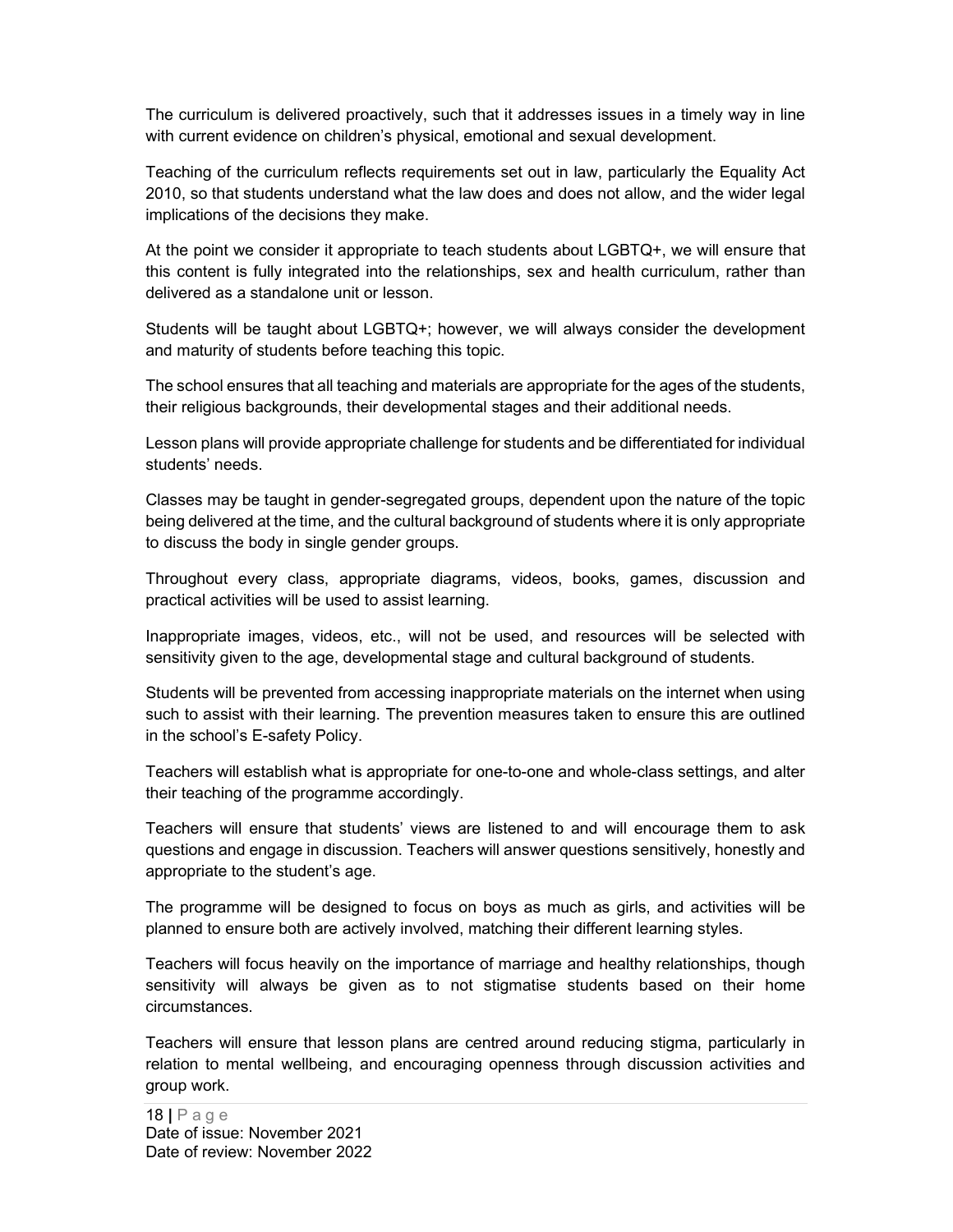Teachers will ensure lesson plans focus on challenging perceived views of students based on protected characteristics, through exploration of, and developing mutual respect for, those different to themselves.

Any resources or materials used to support learning will be formally assessed by the PSHE Lead and Relationships and Vocational activities co-ordinator before use to ensure they are appropriate for the age and maturity of students, and sensitive to their needs and understanding.

In teaching the curriculum, teachers will be aware that students may raise topics such as selfharm and suicide. When talking about these topics in lessons, teachers will be aware of the risks of encouraging these behaviours and will avoid any resources or material that appear as instructive rather than preventative.

At all points of delivery of this programme, parents will be consulted, and their views will be valued. What will be taught and how, will be planned in conjunction with parents.

Whilst there are no formal examinations for the relationships, sex and health curriculum, the school will undertake informal assessments to determine student progress – these include the following:

- Group presentations
- Group tasks
- Projects
- Tests
- Written assessment
- Self-evaluation

#### Work with external experts

External experts may be invited to assist from time-to-time with the delivery of the programme and will be expected to comply with the provisions of this policy.

The school will ensure all visitor credentials are checked before they are able to participate in delivery of the curriculum, in line with the Visitor Policy.

The school will ensure that the teaching delivered by the external expert fits with the planned curriculum and this policy.

Before delivering the session, the school will discuss the details of the expert's lesson plan and ensure that the content is age-appropriate and accessible for the students.

The school will also ask to see the materials the expert intends to use, as well as a copy of the lesson plan, to ensure it meets all individual students' needs.

The school will agree with the expert the procedures for confidentiality, ensuring that the expert understands how safeguarding reports should be dealt with in line with the Child Protection and Safeguarding Policy.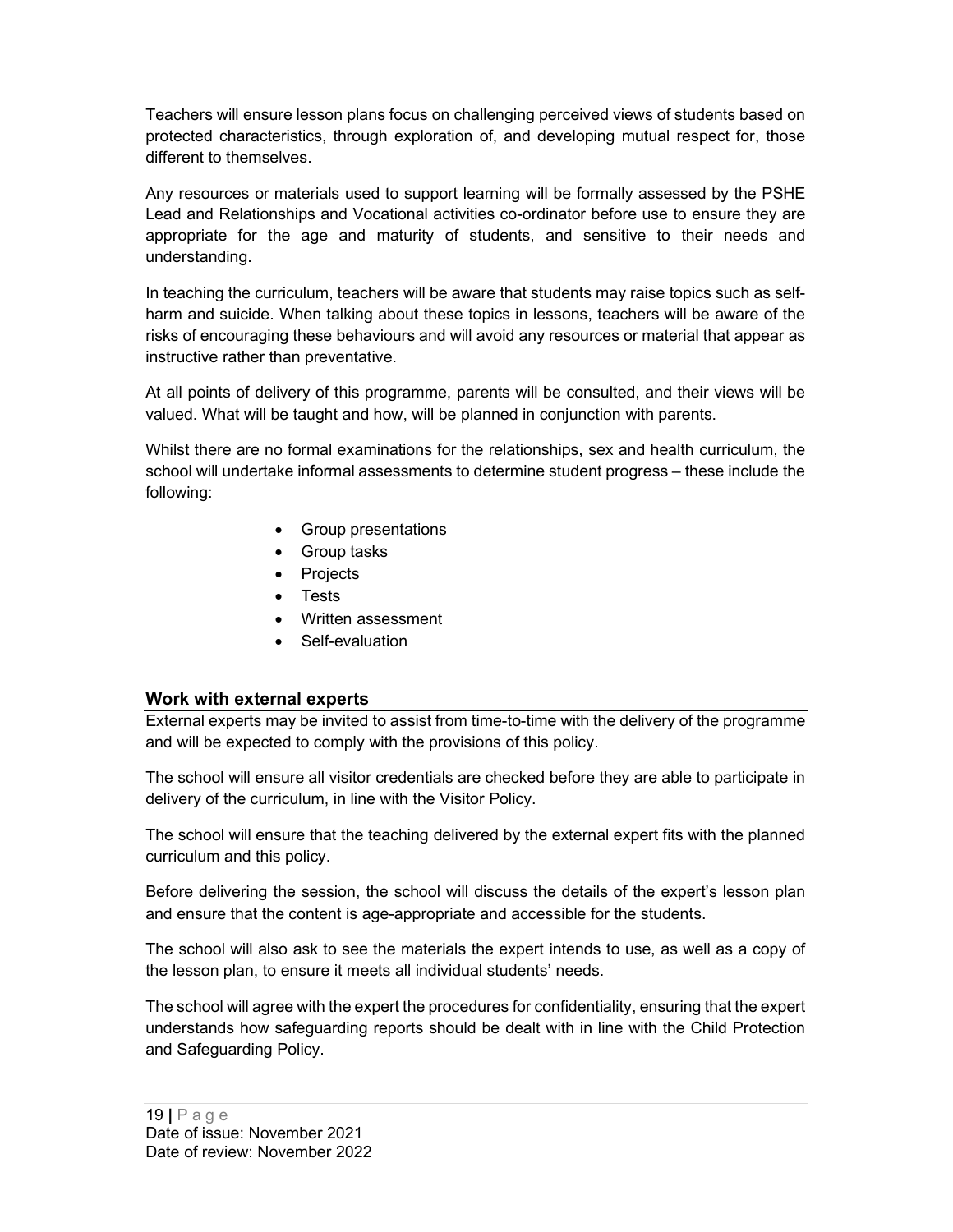The intended use of external experts is to enhance the curriculum delivered by teachers, rather than as a replacement for teachers.

## Equality and accessibility

The school understands its responsibilities in relation to the Equality Act 2010, specifically that it must not unlawfully discriminate against any student because of their:

- $\bullet$  Age
- Sex or sexual orientation
- Race
- Disability
- Religion or belief
- Gender reassignment
- Pregnancy or maternity
- Marriage or civil partnership

The school is committed to making reasonable adjustments wherever possible to promote accessibility and inclusivity of the curriculum.

The school understands that our students all have SEND or other needs (such as those with social, emotional or mental health needs) and are entitled to learn about relationships, sex and health education, and the programme will be designed to be inclusive of all students.

Teachers will understand that they may need to be more explicit and adapt their planning of work and teaching methods in order to appropriately deliver the programme to our students.

Provisions under the Equality Act 2010 allow our school to take positive action, where it can be evidenced to be proportionate, to respond to particular disadvantages affecting a group because of a protected characteristic. For example, we could consider taking positive action to support girls if there was evidence that they were being disproportionately subjected to sexual violence of sexual harassment.

When deciding whether support is necessary to support students with a particular protected characteristic, we will consider our students' needs, including the gender and age range of our students.

In order to foster healthy and respectful peer-to-peer communication and behaviour between boys and girls, the school implements a robust Positive Behaviour Policy, as well as a Child Protection and Safeguarding Policy, which set out expectations of students.

The school understands that students with SEND are entitled to learn about RSE and health education, and the curriculum will be designed to be inclusive of all students.

The school is aware that some students are more vulnerable to exploitation, bullying and other issues due to the nature of their SEND – teachers will understand that they may need to liaise with the PSHE Lead and be more explicit and adapt their planning or work to appropriately deliver the curriculum to our students.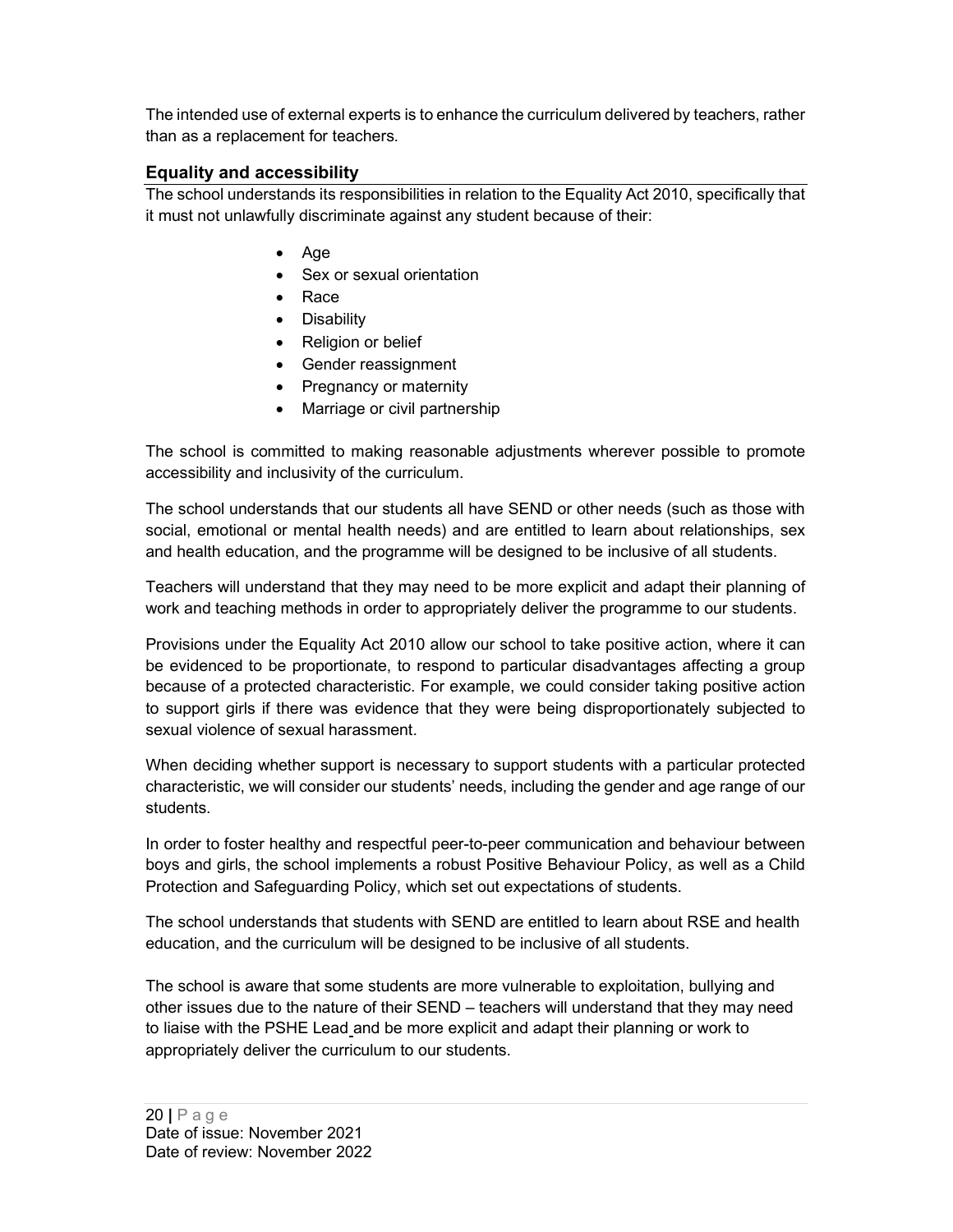Where there is a need to tailor content and teaching to meet the needs of students at different developmental stages, the school will ensure the teaching remains sensitive, ageappropriate, developmentally appropriate and is delivered with reference to the law.

The school will take steps to foster healthy and respectful peer-to-peer communication and behaviour between boys and girls, and provide an environment which challenges perceived limits on students based on their gender or any other characteristic.

The school will be actively aware of everyday issues such as sexism, misogyny, homophobia and gender stereotypes and take positive action to build a culture within which these are not tolerated. Any occurrences of such issues will be identified and tackled promptly.

The school will make clear that sexual violence and sexual harassment are not acceptable and will not be tolerated. Any reports of sexual violence or sexual harassment will be handled in accordance with the school's Child Protection and Safeguarding Policy.

## Curriculum links

The school seeks opportunities to draw links between relationships, sex and health education and other curriculum subjects wherever possible to enhance students' learning.

Relationships, sex and health education will be linked to the following subjects in particular:

- Science students learn about the main external parts of the body and changes to the body as it grows from birth to old age, including puberty.
- Computing and ICT students learn about e-safety, including how to use technology safely, responsibly, respectfully and securely, how to keep personal information private and how to access help and support.
- PE students explore various physical activities, are physically active for sustained periods of time, engage in competitive sport and understand how exercise can lead to healthier lifestyles.
- Citizenship students learn about the requirements of the law, their responsibilities and the possible consequences of their actions.
- PSHE students learn about respect and difference, values and characteristics of individuals.

## Withdrawing from the subjects

Relationships and health education are statutory at a primary level and parents **do not** have the right to withdraw their child from the subjects.

As sex education is not statutory at a primary level (other than what must be taught as part of the science curriculum), parents have the right to request to withdraw their child from all or part of the sex education curriculum.

The Head of School will automatically grant withdrawal requests; however, the Head of School will discuss the request with the parent and, if appropriate, their child, to ensure that their wishes are understood and to clarify the nature and purpose of the curriculum.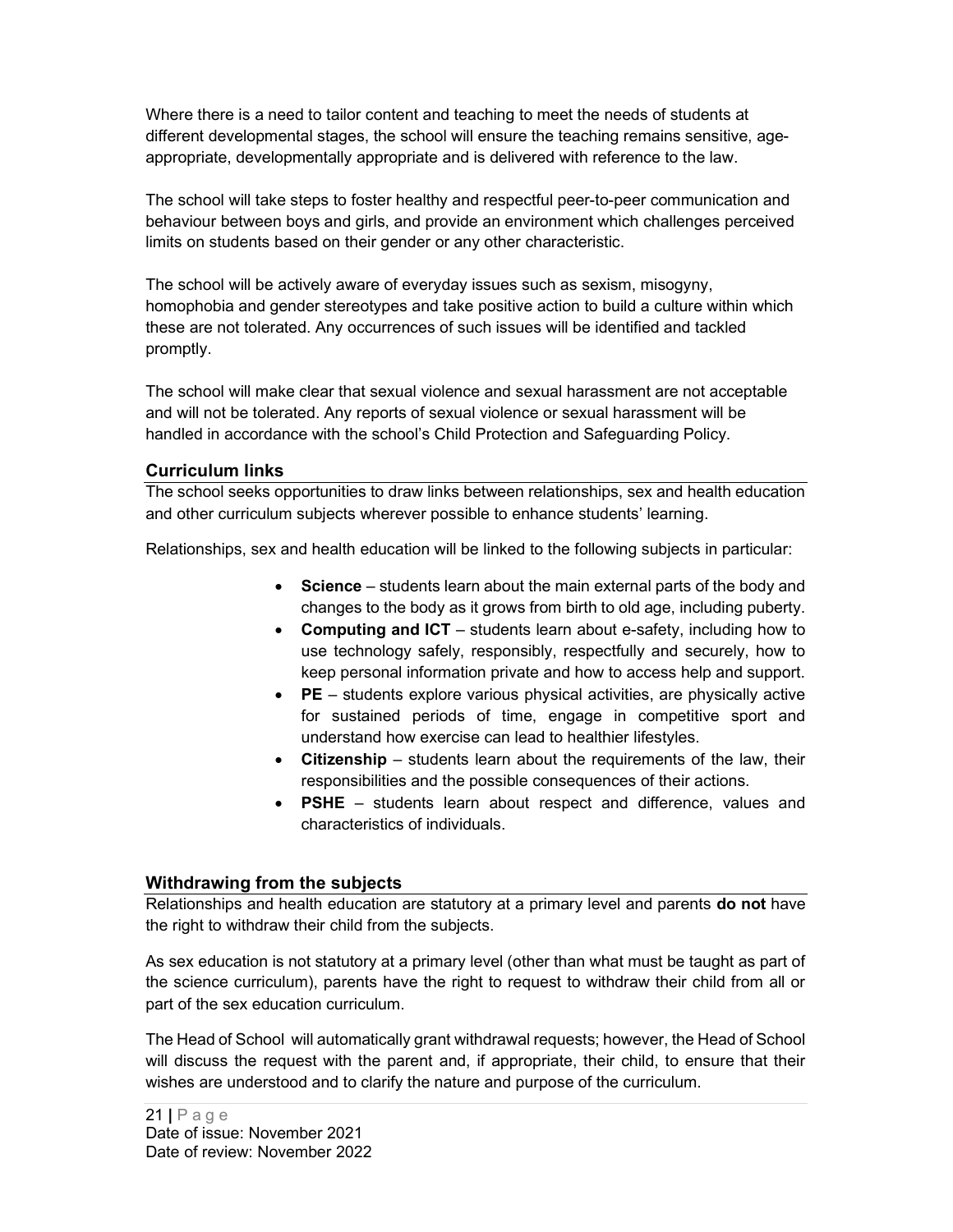The Head of School will discuss with the parent, the benefits or receiving this important education and any adverse effects that withdrawal may have on the student – this could include, for example, social and emotional effects of being excluded.

The Head of School will keep a record of the discussion between themselves, the student and the parent.

The Head of School will grant a parent's request to withdraw their child from sex education, other than the content that must be taught as part of the science curriculum.

The parent will be informed in writing of the Head of School 's decision.

Where a student is withdrawn from sex education, the Head of School will ensure that the student receives appropriate alternative education.

## Behaviour

The school has a zero-tolerance approach to bullying. We aim to foster a culture based on mutual respect and understanding for one another.

Any bullying incidents caused as a result of the relationships, sex and health education programme, such as those relating to sexual orientation, will be dealt with as seriously as other bullying incidents within the school.

Any occurrence of these incidents will be reported to a member of school staff, who will then discipline the student once they are on school premises.

These incidents will be dealt with following the processes in our Positive Behaviour Policy and Anti-Bullying Policy.

The Head of School will decide whether it is appropriate to notify the police of the action taken against a student.

## Staff training

All staff members at the school will undergo training on a timely basis to ensure they are upto-date with the relationship, sex and health education programme and associated issues.

Members of staff responsible for teaching the subjects will undergo further training on a timely basis, led by the relationships, sex and health education leader, to ensure they are fully equipped to teach the subjects effectively.

Training of staff will also be scheduled around any updated guidance on the programme and any new developments, such as 'sexting', which may need to be addressed in relation to the programme.

The school will ensure teachers receive training on the Social Exclusion Report on Teenage Pregnancy, and the role of an effective RSE curriculum in reducing the number of teenage conceptions.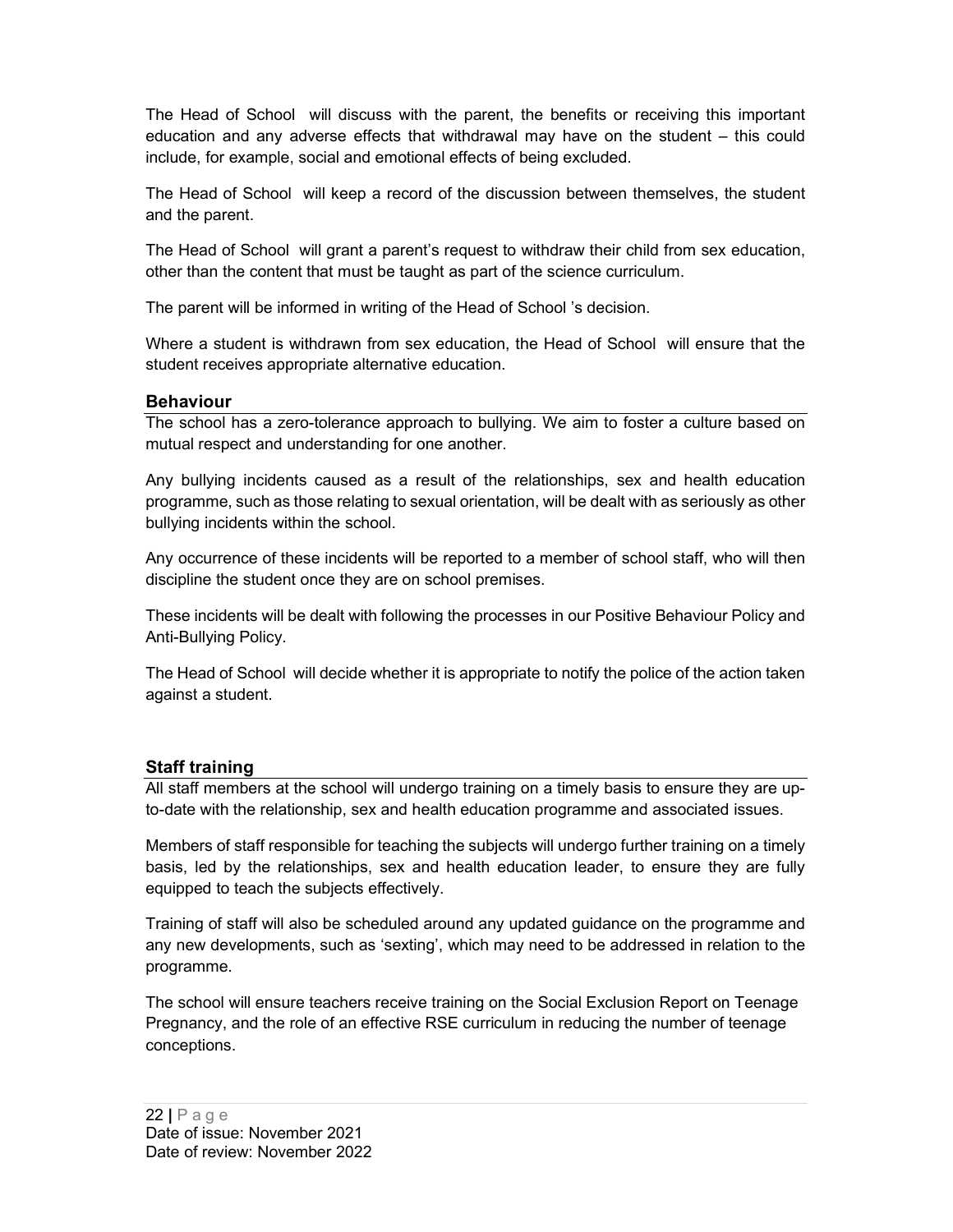Appropriately trained staff will be able to give students information on where and how to obtain confidential advice, counselling and treatment, as well as guidance on emergency contraception and their effectiveness.

## Confidentiality

Confidentiality within the classroom is an important component of relationships, sex and health education, and teachers are expected to respect the confidentiality of their students as far as is possible.

Teachers will, however, alert the Head of School about any suspicions of inappropriate behaviour or potential abuse as per the school's Child Protection and Safeguarding Policy.

Students will be fully informed of the school's responsibilities in terms of confidentiality and will be aware of what action may be taken if they choose to report a concern or make a disclosure.

Any reports made during lessons, or as a result of the content taught through the curriculum, will be reported to the DSL and handled in accordance with the Child Protection and Safeguarding Policy.

## Monitoring quality

The PSHE lead is responsible for monitoring the quality of teaching and learning for the subjects.

The PSHE leader will conduct subject assessments on a termly basis, which will include a mixture of the following:

- Self-evaluations
- Lesson observations
- Topic feedback forms
- Learning walks
- Work scrutiny
- Lesson planning scrutiny

The PSHE lead will create annual subject reports for the Head of School to report on the quality of the subjects.

The PSHE lead will work regularly and consistently with the Head of School e.g. through regular review meetings, to evaluate the effectiveness of the subjects and implement any changes.

#### Monitoring and review

This policy will be reviewed on an annual basis by the PSHE subject lead and the EQL. The next scheduled review date for this policy is November 2022.

This policy will also be reviewed in light of any changes to statutory guidance, feedback from parents, staff or students, and issues in the school or local area that may need addressing.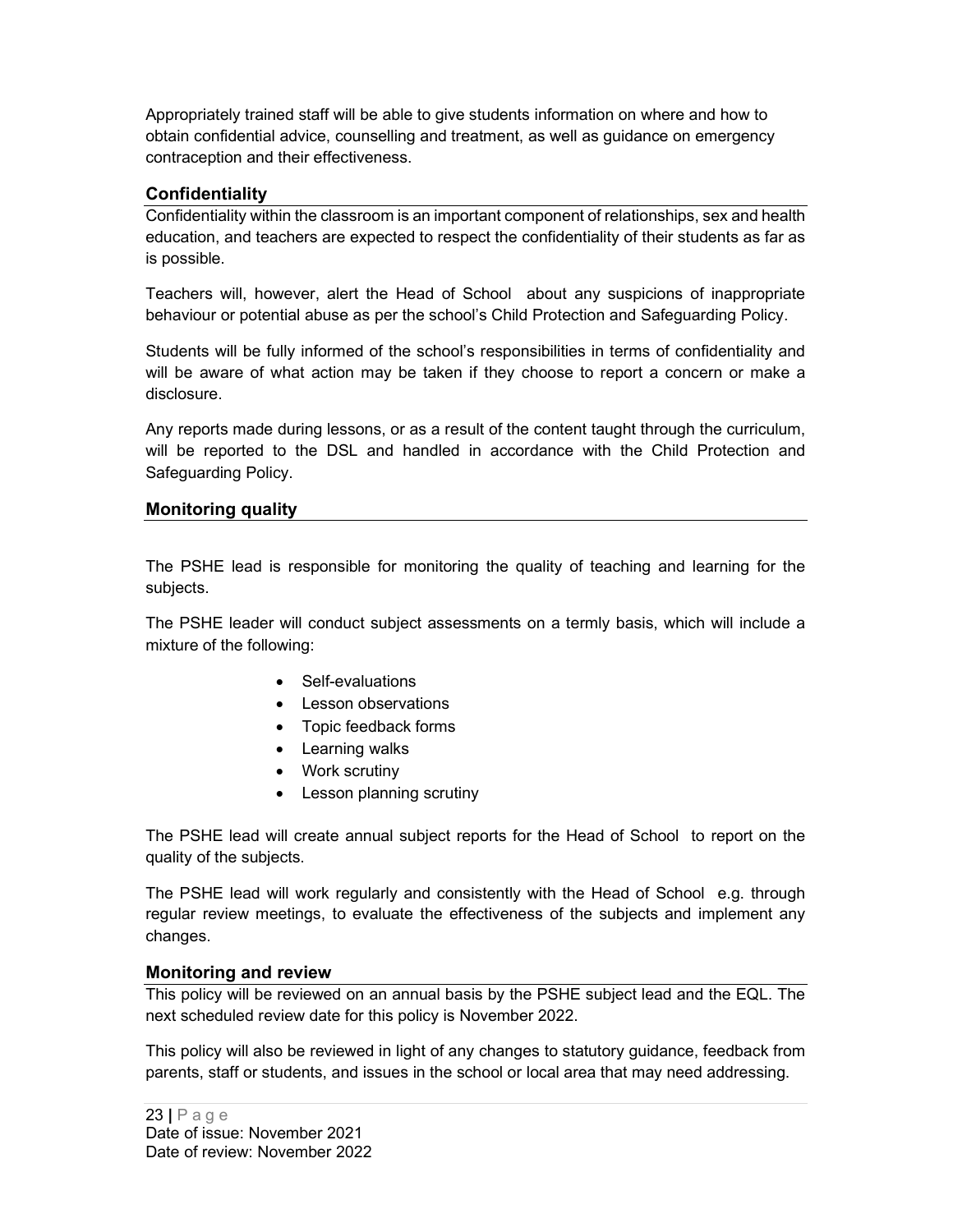Any changes made to this policy will be communicated to all staff, parents and, where necessary, students.